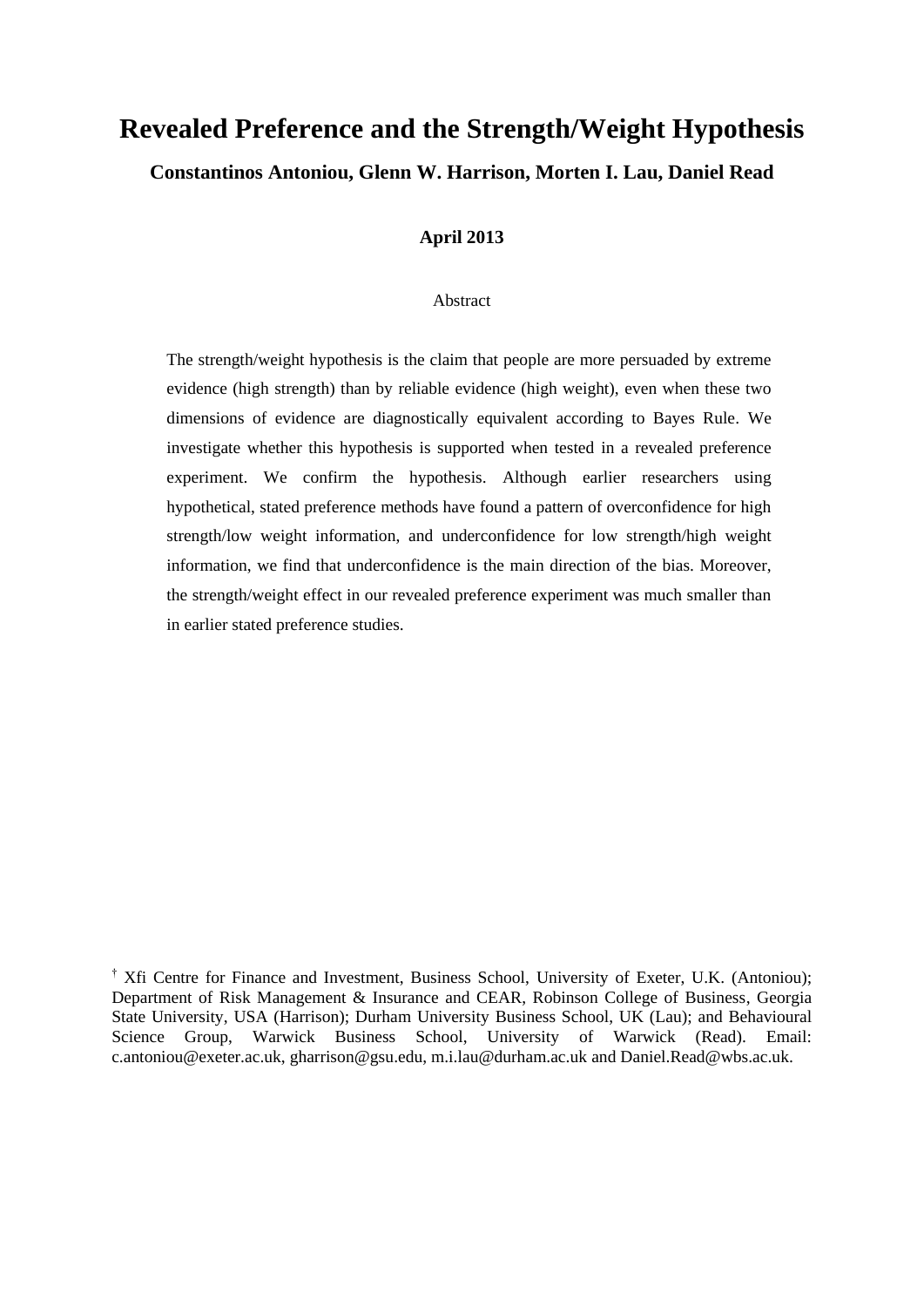#### **1. Introduction**

The diagnostic value of information depends on both its extremity and its reliability. As an illustration, consider two earnings forecasts for different companies and by different analysts. Analyst S predicts an extreme increase in earnings-per-share (EPS) of 15% for his company, which he has been following for a year. Analyst W predicts a moderate increase of 3% in EPS for her company, but she is an experienced and reliable analyst who has been following her company for more than a decade. Imagine an investor who receives both forecasts. Which company should this investor expect to have the greater increase in earnings? The answer depends on the appropriate rate at which information extremity and information reliability should be traded off. Griffin and Tversky (1992) refer to information extremity as strength, and to information reliability as weight. A strong forecast with low weight (Analyst S) might warrant a weaker, equal or stronger response than a moderate forecast with high weight (Analyst W). Bayes rule provides a procedure for making this trade-off. We investigate how well people conform to this Bayesian ideal.

Griffin and Tversky (1992) hypothesized what we call the *strength/weight effect*, which is that if the Bayesian diagnosticity of information is held constant, judgment and choice will be more influenced by strength than weight. In our example, if a Bayesian analysis would indicate that both forecasts should lead their respective recipients to draw the same conclusions about the EPS of the two firms, it is nonetheless likely that the expectation formed by the recipient of the extreme but less reliable forecast will be viewed as more favorable.

The strength/weight hypothesis has been highly influential, especially in economics where it has been used to interpret phenomena that apparently contradict the efficient market hypothesis. Barberis, Shleifer and Vishny (1998), for example, argued that the strength/weight effect explains momentum and reversals in stock prices (Jegadeesh and Titman, 1993; DeBondt and Thaler, 1985). According to Barberis et al. (1998), momentum occurs when the market underreacts to low strength/high weight signals, while price reversals can occur when the market overreacts to high strength/low weight signals. Massey and Wu (2005) proposed that the effect can account for the failure of organizations to recognize "regime shifts," or situations in which the underlying market fundamentals have changed. Related applications were proposed by Sorescu and Subrahmanyam (2006), Liang (2003), Bloomfield and Hales (2002) and Nelson et al. (2001).

We test the strength/weight effect experimentally using a novel experimental procedure, drawing on the same conceptual logic as Griffin and Tversky (1992), who operationalized strength as the proportion of a sample showing an attribute and weight as the size of that sample. One major departure from Griffin and Tversky (1992) is the use of methods drawn from experimental economics, including the use of a physical process to generate samples varying in strength and weight, and the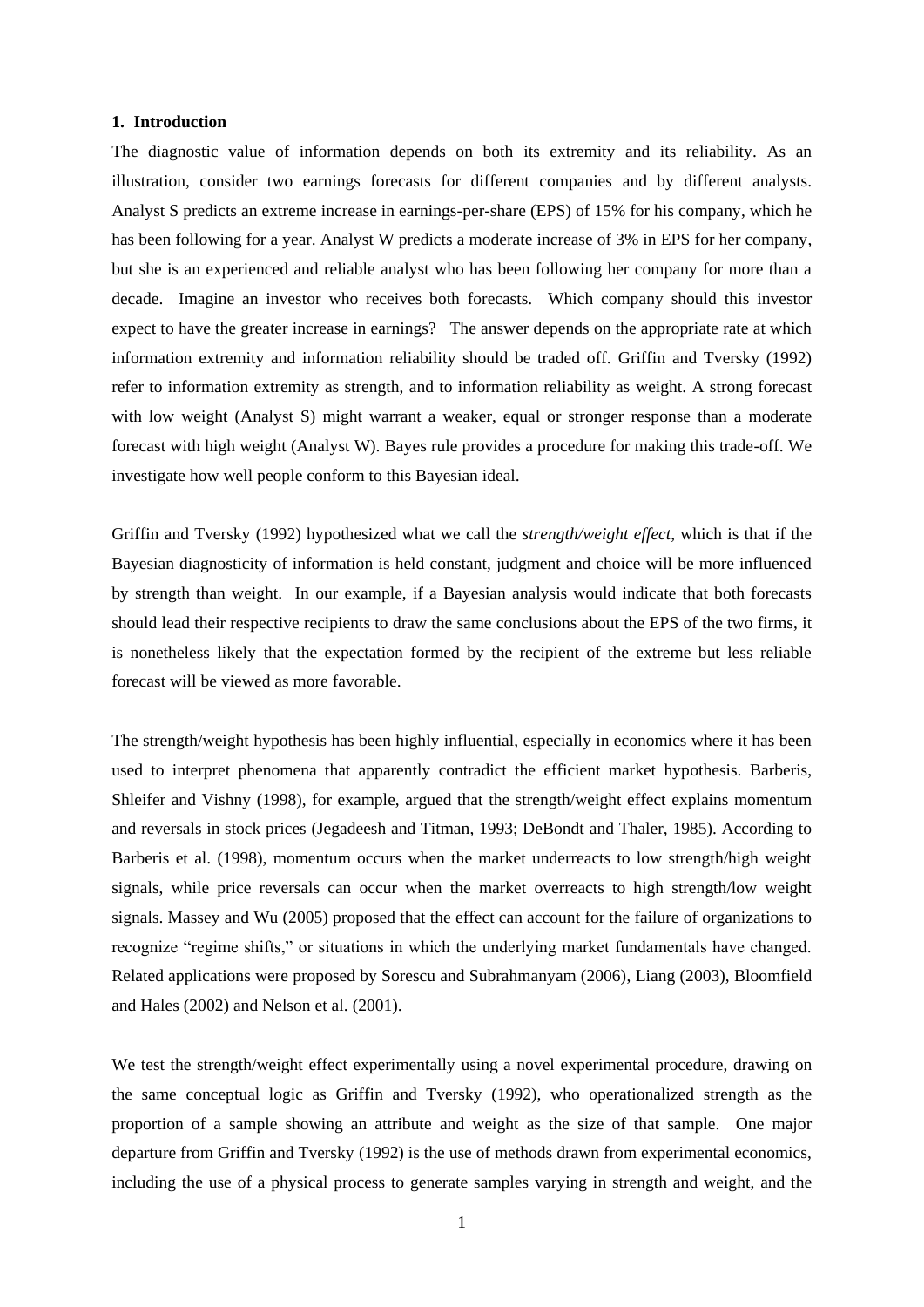reliance on revealed rather than stated preference. Griffin and Tversky (1992) tested the strength/weight effect by asking people to give verbal probability judgments. We tested the effect by observing choices and inferring the underlying probabilities that are consistent with these choices, obviating the need for explicit and truthful reporting (or even awareness) of subjective probabilities. Despite this change in design we confirm the strength/weight effect, although it is substantially reduced relative to that reported by Griffin and Tversky (1992).

Our design also allows us to investigate further questions. One is whether the strength/weight effect would be reflected in how confidently people hold their beliefs, or in the "precision" of subjective probabilities. Griffin and Tversky (1992) initially undertook to reconcile two apparently contradictory findings in decision science, overconfidence and underconfidence (or "conservatism"). In their studies they took the stated probability of the focal hypothesis as a measure of confidence, and the signed difference between the stated probability and the correct Bayesian posterior as a measure of overconfidence. The strength/weight effect can thus be restated as "people are relatively more confident when they are responding to high strength/low weight than to low strength/high weight information"

In addition to stated probabilities, confidence is also widely measured as belief *precision*, usually indexed by eliciting a range of values within which which the decision maker feels the correct value might fall (a psychological confidence interval). Confidence about a stated probability would therefore be a stated range that the decision maker believes has an X% chance of containing the correct probability. In our experiment we measured belief precision as the variation in choice probabilities emerging from repeated encounters with the same information. This alternative measure of confidence reveals a somewhat weaker strength/weight effect. Another innovation of our study is to examine how inferences about the strength/weight effect change when we allow for risk aversion. We jointly estimate risk aversion coefficients and choice probabilities using a structural maximum likelihood model. To estimate risk aversion we use choices made over a series of lotteries in a separate task, following Hey and Orme (1994).

The next section discusses the relevant literature and gives an overview of our contribution. The third section describes our experimental procedures. The fourth section presents the results when we assume risk neutrality. The fifth section presents analysis that allows for risk aversion, and the sixth section summarizes and discusses our findings.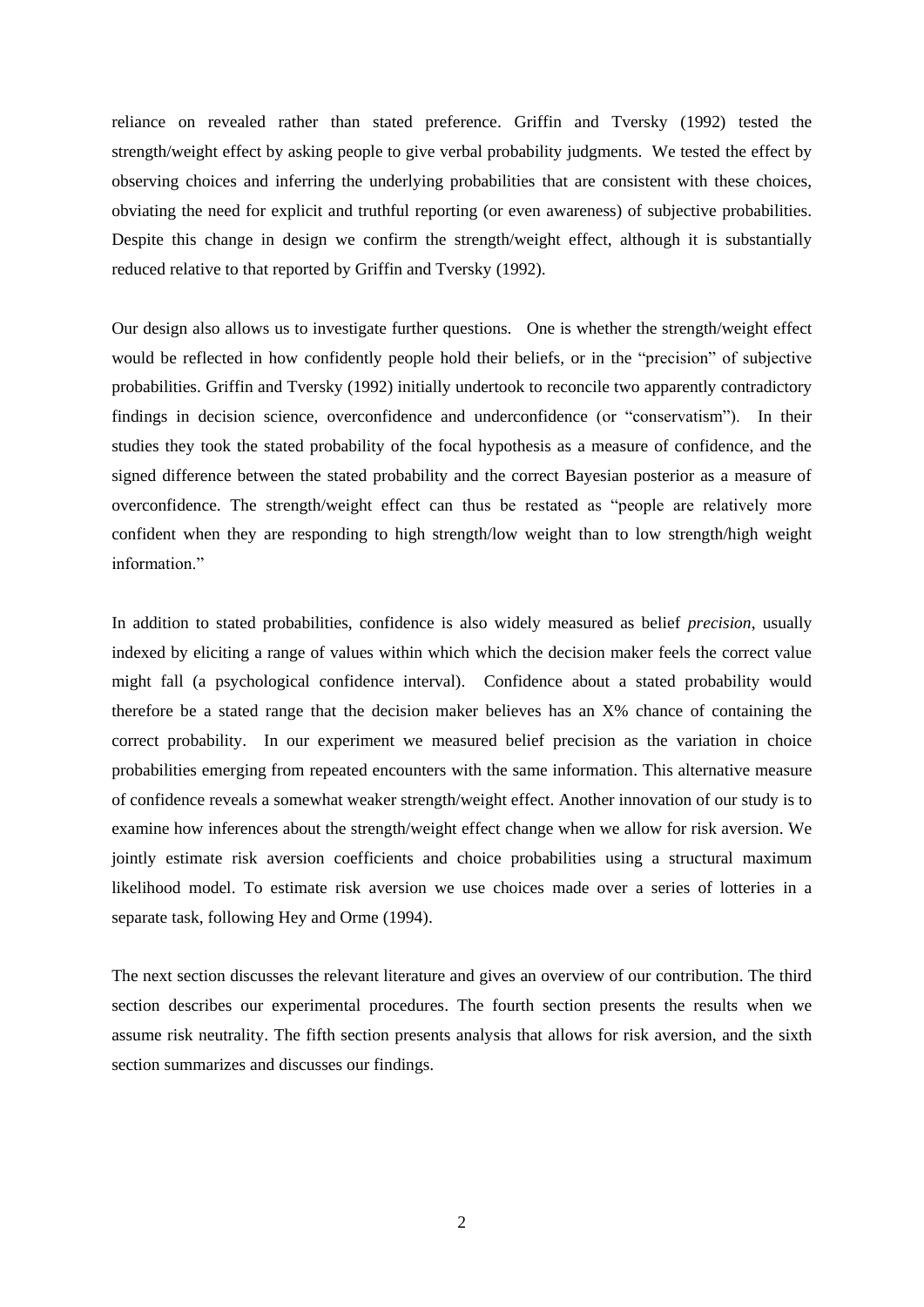#### **2. Literature and experimental overview**

Griffin and Tversky's (1992) test of the strength/weight effect used a simple experimental setting, which we followed in its essentials. Their respondents judged the probability a coin would be biased in a particular direction based on the outcome of samples of hypothetical coin spins that varied in strength and weight. Respondents were first asked to imagine there were two classes of coins that differed in their bias to fall heads up or tails up when spun, with one class coming up heads 60% of the time and the other coming up heads 40% of the time. Respondent then estimated the probability the coin being spun was a "60%" coin based on sample evidence consisting of *N* coin spins, where the sample size *N* and the number of heads in that sample was varied systematically.

Griffin and Tversky (1992) operationalized the weight of the evidence as the size of each sample of coin spins (*N*), and strength as the proportion of heads in that sample, or *h/N*, where *h* is the numbers of heads.<sup>1</sup> A sample of 3 heads and 0 tails, for example, has Weight = 3 and Strength =1, while a sample of 10 heads and 7 tails has Weight = 17 and Strength =  $10/17$ . Both samples, however, have equal diagnosticity, with Bayes' rule giving a posterior of 0.77. Nonetheless, and consistent with the strength/weight hypothesis, Griffin and Tversky's (1992) respondents gave higher hypothetical stated probabilities for the first high strength/low weight sample than for the second low strength/high weight sample -- the average probability estimates were 0.85 and 0.60, respectively. In general, the hypothetical stated probability for the high strength/low weight samples were too high (overconfidence), and those for the Bayesian-equivalent low strength/high weight sample were too low (underconfidence or "conservatism"). A regression analysis confirmed that probability judgments increased more rapidly with Bayesian-equivalent increases in strength than weight.

Kraemer and Weber (2004) examined the strength/weight effect by also eliciting hypothetical stated probabilities, using as respondents students of economics and decision-making. In their experiment respondents were asked to imagine there were two possible states of the world, either A or B, and that they had received a series of "*a*" and "*b*" signals which varied in "quality." Quality was interpreted for respondents as follows: "a signal that has a quality of 60% can be interpreted as a random draw from an urn containing 60% 'correct' signals, and 40% 'wrong' signals (drawn with replacement)" (p. 137). In fact, all of the experimental signals in the experiment had a quality of 60%, meaning there was a 60% chance that an "*a*" signal would be observed if the state of the world was A.

The participants in Kraemer and Weber's (2004) study were informed of hypothetical signal sets, having sample sizes of either 5, 15 or 25. In every set the number of *a* and *b* signals differed by only 1. For instance, when the sample size was 25 there were 13 *a* and 12 *b* signals. The correct posterior probability was, therefore, always 0.6. For each signal set, respondents provided a stated-probability by means of a slider bar. Respondents were incentivized by being paid in inverse proportion to how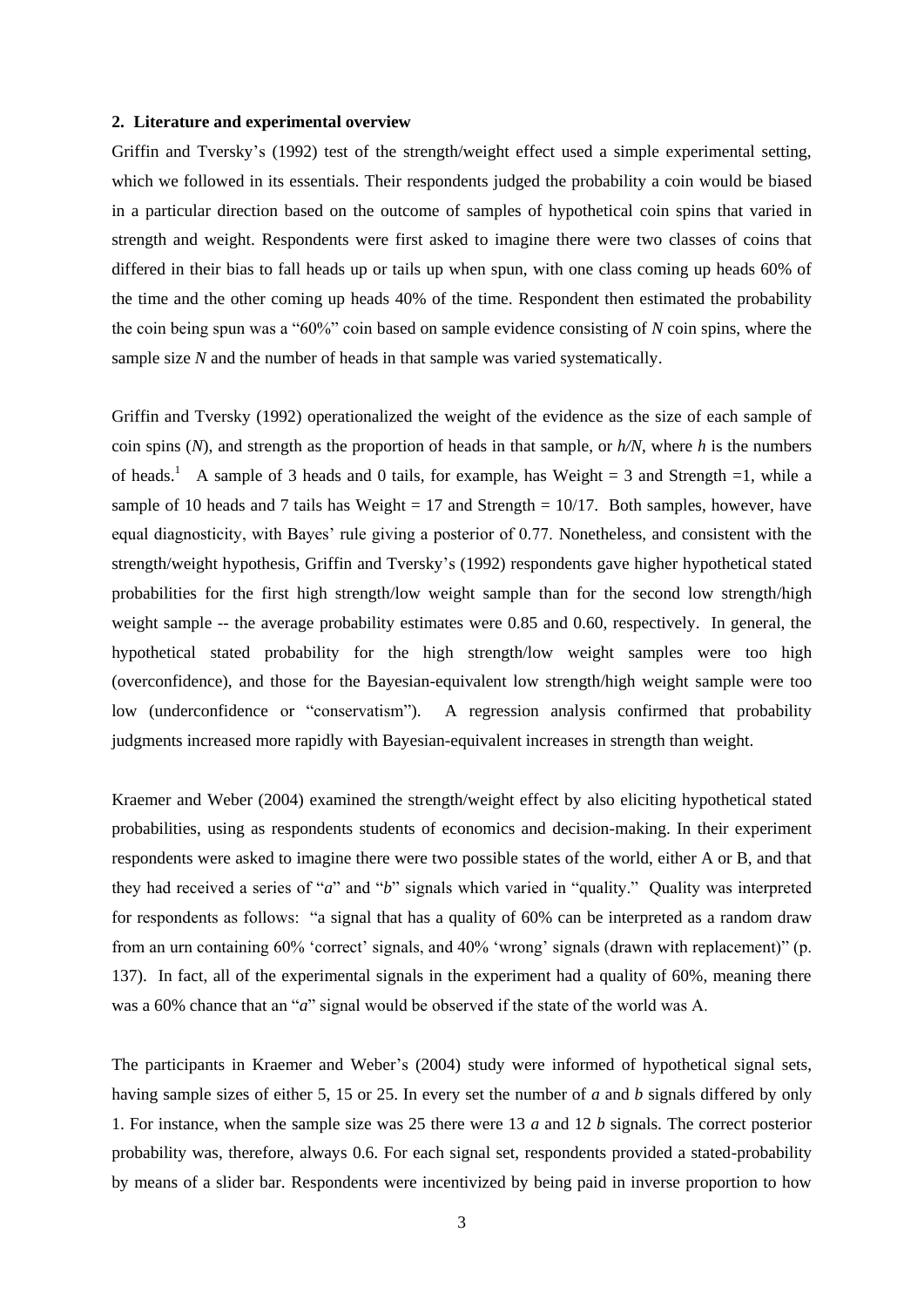much their stated probabilities diverged from the correct Bayesian posterior. This formal procedure differed from Griffin and Tversky (1992), who paid \$20 to the respondent whose judgments "most closely" matched the correct values.

Our design advances on those used by both Kraemer and Weber (2004) and Griffin and Tversky (1992). First, as already mentioned, we measure choice-probabilities, revealed in the incentivized decisions made by participants, rather than hypothetical stated-probabilities. Our method is based on the principles of subjective probability elicitation outlined by Ramsey (1931) and Savage (1954; 1971). Our respondents chose between chose between bets, or options varying in the payoff they offered if different states of the world were true, and we inferred the underlying subjective probabilities from the pattern of bets made.

Such choice probabilities have advantages over stated probabilities. First, they better reflect the fact that the key economic role of information is as a basis for action, and not for talk. Second, they do not depend on the ability to translate feelings or judgments be translated into verbal reports, or indeed that there even be any feelings or judgments to translate. Ramsey himself, in 1931, had expressed doubts about the possibility of making probability statements, and underlined the primacy of the propensity to act in the measurement of probability.

… when we seek to know what is the difference between believing more firmly and believing less firmly, we can no longer regard it as consisting in having more or less of certain observable feelings; at least *I personally cannot recognize any such feelings. The difference seems to me to lie in how far we should act on these beliefs:* this may depend on the degree of some feeling or feelings, but I do not know exactly what feelings and I do not see that it is indispensable that we should know. (p. 170-171, italics added)<sup>2</sup>

Doubts about whether people have privileged introspective access to cognitive processes and valuations has increased since Ramsey's time, with the growth of a vast and still increasing body of evidence that key drivers of behavior are inaccessible to consciousness and therefore *cannot* be reported (see Pronin, 2009; Wilson, 2003). The process of stating probabilities need not access, as Ramsey (1931) assumed, "what determines us to act," nor does it need to even reflect those determinants.<sup>3</sup> And this is quite apart from the lack of any incentive to report accurately.

To extend this argument, it is possible that if people do not have access to a "feeling" of probability, then stated probabilities may be based on what they are *able* to report. To illustrate one possibility, consider that the sample strength in Griffin and Tversky (1992) is the proportion of successes in a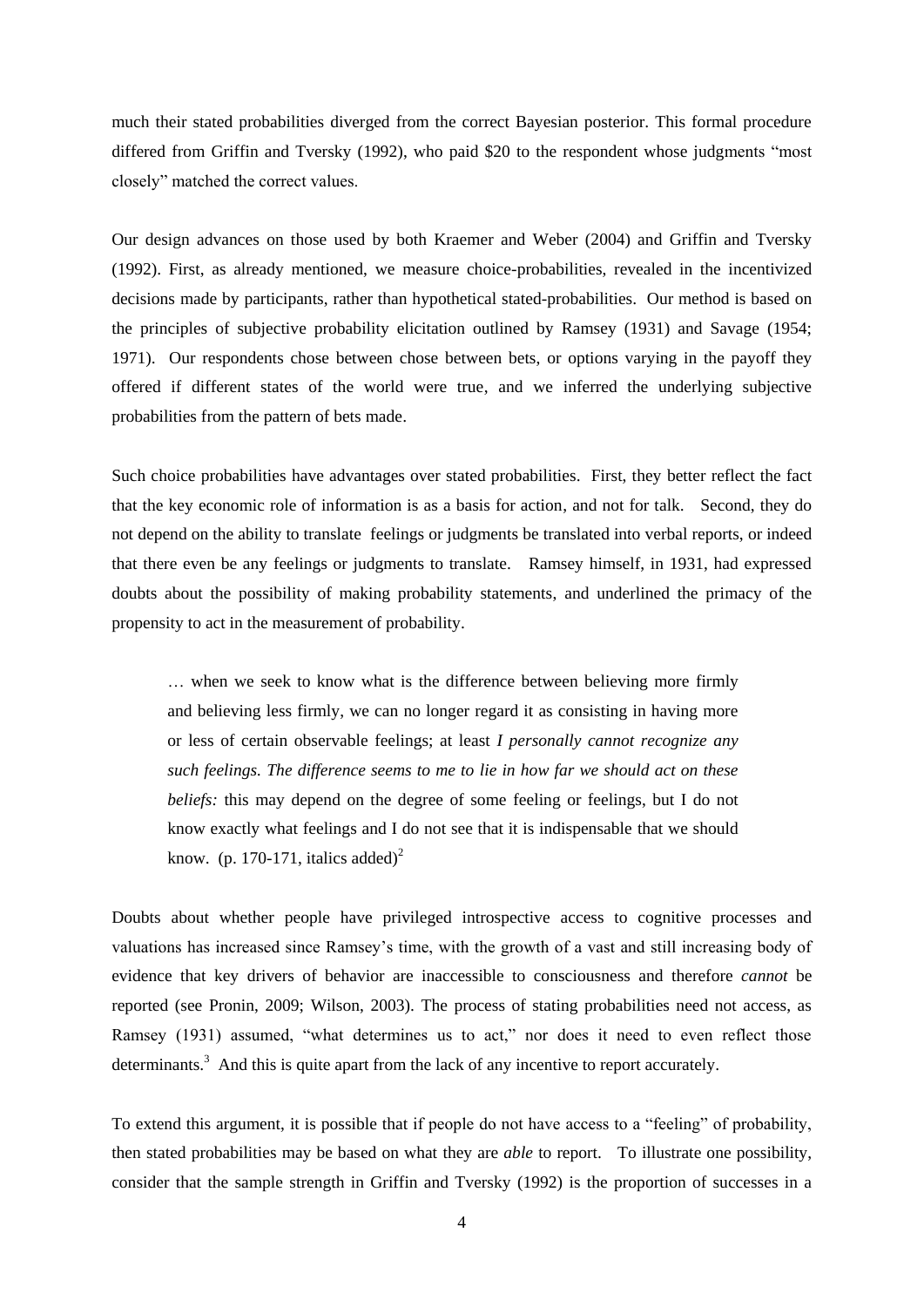sample ( $h/N$ ). This proportion is easy to compute, and if respondents simply used this "proportion" heuristic" to answer the question "what is the probability this is a 60% coin?" then the strength/weight effect would be perfectly confirmed (Berman,  $2007$ ).<sup>4</sup> In fact, the median probabilities reported by Griffin and Tversky (1992) are highly consistent with this interpretation, since they are very close to those ratios. This general procedure, in which an easy judgment (a ratio) is substituted for a hard one (a Bayesian posterior) has been termed "attribute substitution" by Kahneman and Frederick (2002).

A further difference between our experiment and earlier studies is that the samples in previous studies were hypothetical outcomes from hypothetical processes. That is, in the earlier studies respondents were asked to imagine a given outcome was the result of either spinning a coin (Griffin and Tversky, 1982) or an unspecified signal generation process (Kraemer & Weber, 2004). Both earlier studies restricted what respondents saw to a subset of samples that favored one specific hypothesis, and even within that restriction certain samples could never occur. We generated random samples by means of a physical generating process that actually occurred in front of our respondents. Moreover, respondents saw, and responded to, all samples drawn using that physical process.

A final innovation is that we were able to examine how inferences about the magnitude of the strength/weight effect are influenced when we drop the assumption of risk-neutrality. We elicited preferences toward risk using a series of lotteries based on Hey and Orme (1994), and use these measures to adjust subjective choice-probability estimates for non-linearity in the utility function. Kraemer and Weber (2004) implicitly used a linear scoring rule to incentivize respondents, and this scoring rule also needs to be corrected for the distorting effect of risk aversion (Andersen, Fountain, Harrison and Rutström (2010)).

#### **3. Methods**

#### *3.1 Participants*

We recruited 111 respondents from the University of Durham, UK. All received a £5 show up fee. Payments for the experiment totalled £2,692, for an average payment of £24.26 per subject. Table 1 gives sample demographics.

## *3.2 Experimental procedures*

The experimental session included two tasks: belief elicitation, in which choices were made that allowed us to infer choice probabilities, and the measurement of risk attitude. The two tasks were counterbalanced. Respondents participated in groups of about 10. Our focus is on the belief elicitation task, although we use the risk attitude task to control for the effects of non-linear utility.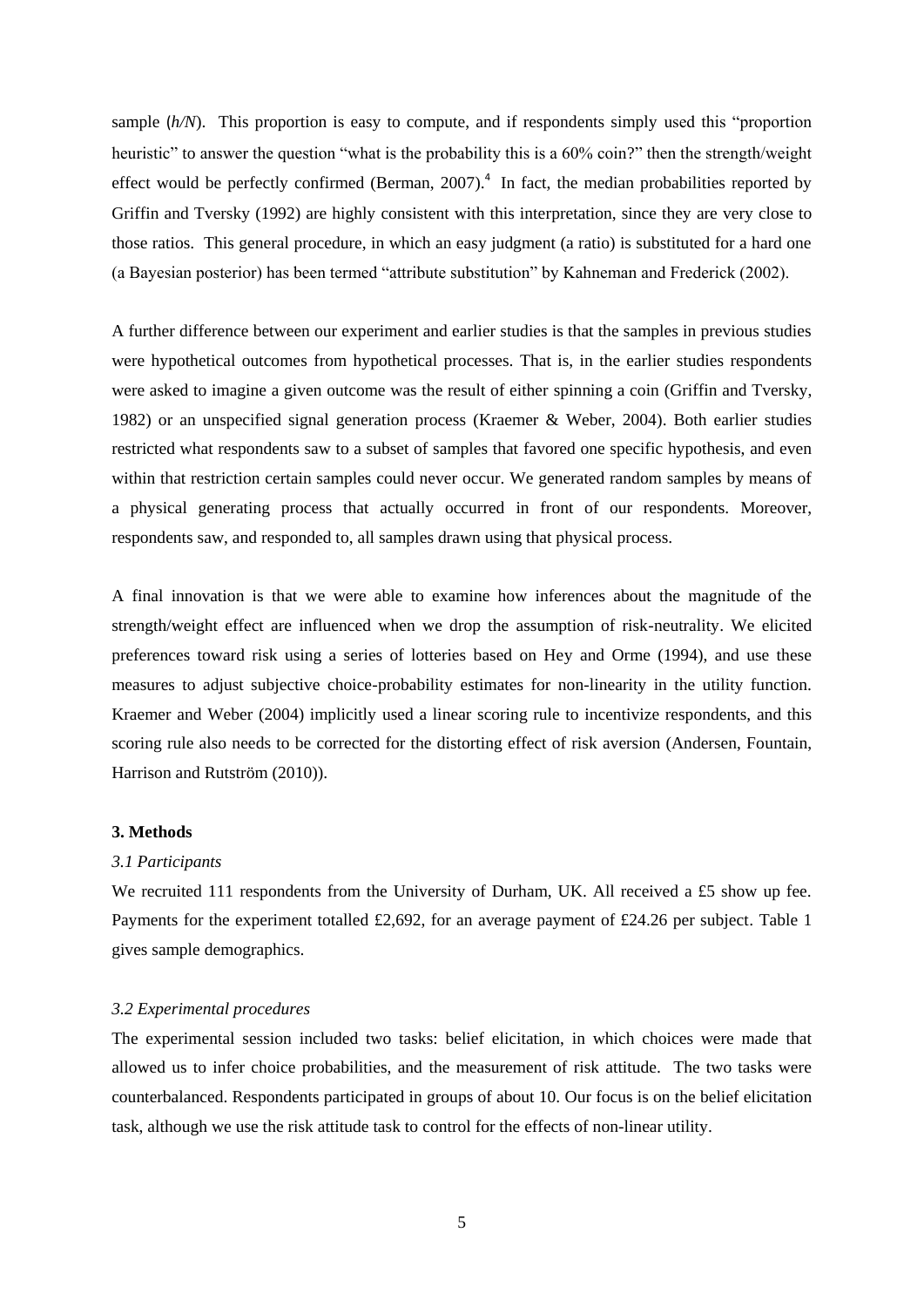We implemented the Savage/Ramsey method of probability elicitation. There were two equally likely states of the world, the "White" and the "Blue." Respondents were provided with relevant sample information, after which they chose between pairs of acts (or "bets") that offered different payoffs depending on which state of the world actually obtained. Choice probabilities were inferred from the pattern of acts chosen.

The belief elicitation task was based around a physical randomization device, as in other studies investigating Bayesian inference in the laboratory (Grether, 1980; Holt and Smith, 2009). The randomization devices were 6-sided and 10-sided dice. Part of the design was implemented in private, so one participant in each group was chosen as a "monitor" who supervised the rolling and counting of dice, announced the outcomes, and kept the experimenters honest in the minds of the respondents. The monitor was chosen randomly from amongst all the participants in each session, and received a flat payment of £10 for the session.

There were three cups with dice. The *Choice* cup contained one 6-sided die with three blue and three white sides, and was used to select between the *Blue* and the *White* cup. Both colored cups contained *N* 10-sided dice, where *N* was either 3, 5, 9 and 17. These values were chosen to match the number of coin spins in Griffin and Tversky (1992; Experiment 1). The White cup had *N* dice with six white and four blue sides, and the Blue cup had *N* dice with six blue and four white sides. The die in the Choice cup was rolled first. If blue came up we rolled the dice in the Blue cup, otherwise we rolled all the dice in the White cup. This procedure was conducted behind a screen but observed by the monitor. We then announced the outcome of the N random draws and wrote the information on a whiteboard visible to all.

After the sample information was announced, respondents placed "bets" on White and Blue, using a decision sheet adapted from Fiore, Harrison, Hughes and Rutström (2009). They were asked to conceptualize the task as one of making 19 separate bets. These bets were presented simultaneously in a multiple price list. Each row of the list offered a choice between betting on the White or the Blue set, with the odds of each outcome differing across the 19 rows. Figure 1 shows the betting interface used to elicit subjective beliefs about posterior probabilities. The complete set of instructions for the belief elicitation task is reproduced in Appendix 2. To illustrate how inferences are made from this task, imagine a subject who chose to bet on White in row 5 and Blue in row 6. If the subject was risk neutral, the bet on White for row 5 would indicate a probability of White higher than 25%, while the bet on Blue for row 6 would indicate a probability of White of 30% or less. This subject's choice probability would therefore be bracketed between 25% and 30%.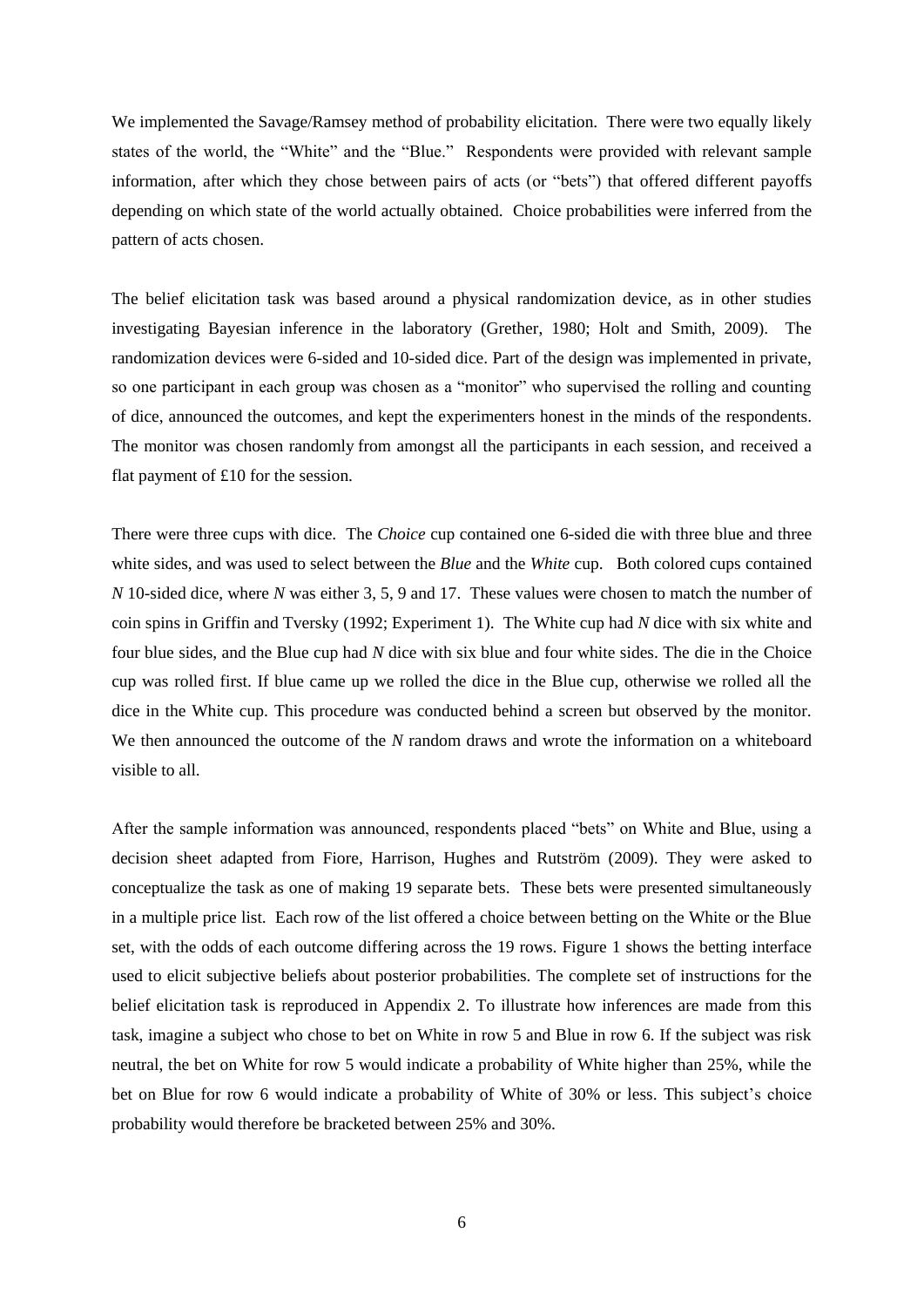In each session respondents saw 30 samples, 4 samples of three dice (i.e., *N*=3), 14 of five dice, 6 of nine dice and 6 of seventeen dice. The distribution of sample sizes was chosen to ensure that, across sample sizes, we roughly equalized the frequency of the least likely sample distributions.<sup>5</sup> Once responses to all 30 samples were completed we randomly picked one sample to be played out for each subject and then randomly picked one of the 19 bets that the subject made for that sample. The subject was then paid according to the outcome of that bet.

As explained by Savage (1971) and Kadane and Winkler (1988), subjective probabilities estimated on the assumption of risk neutrality will not correspond to "true" latent subjective probabilities if the respondents are not risk neutral. The intuition is obvious from inspection of the two possible earnings in Figure 1: risk averse bettors are drawn to report closer to the bet that gives them £6 in each state of the world. $6$  We controlled for risk attitudes using the experimental design of Hey and Orme (1994). All respondents made a series of 20 choices between two lotteries, each offering between 1 and 3 prizes valued at £5, £10 or £15. Figure 2 displays a typical lottery pair. The 20 choices presented to each respondent comprised one of three subsets of 20, drawn from a superset of 60 choices. At the end of the task one of the 20 choices made by each subject was selected at random and played out for money. Appendix 3 reproduces the instructions for this task.

### *3.3 Testing the Strength/Weight hypothesis*

To test the strength/weight hypothesis we must first separate strength from weight, and then test how much each component predicts choice probabilities. Recall that respondents made decisions based on which of two sets of dice had been rolled. Each set had *N* dice with blue and white faces, with the dice in one set having a 60% chance of a blue face; and those in the other set having a 40% chance of a blue face (or 60% chance of white). The strength of the evidence is the ratio of successes to trials, while its weight is the sample size *N*.

As discussed in Appendix 1, for computational purposes, and following earlier researchers, we normalize strength to facilitate the interpretation of regression analyses. This normalized index, which we denote *S*, is the absolute value of the difference in the number of successes for each outcome, divided by *N*. If we denote the number of blue and white faces in a sample as *b* and *w*, then  $S = abs(b-w)/N$ . Appendix 1 shows that in this Bayesian framework the log odds ratio for the two mutually exclusive hypotheses can be written as:

$$
\log \{ \log(\pi/(1-\pi)) / \log(0.6/0.4) \} = \alpha \log N + \beta \log(S)
$$
\n(1)

We estimate (1) with the following statistical model, setting the left-hand side of the equation equal to y for simplicity: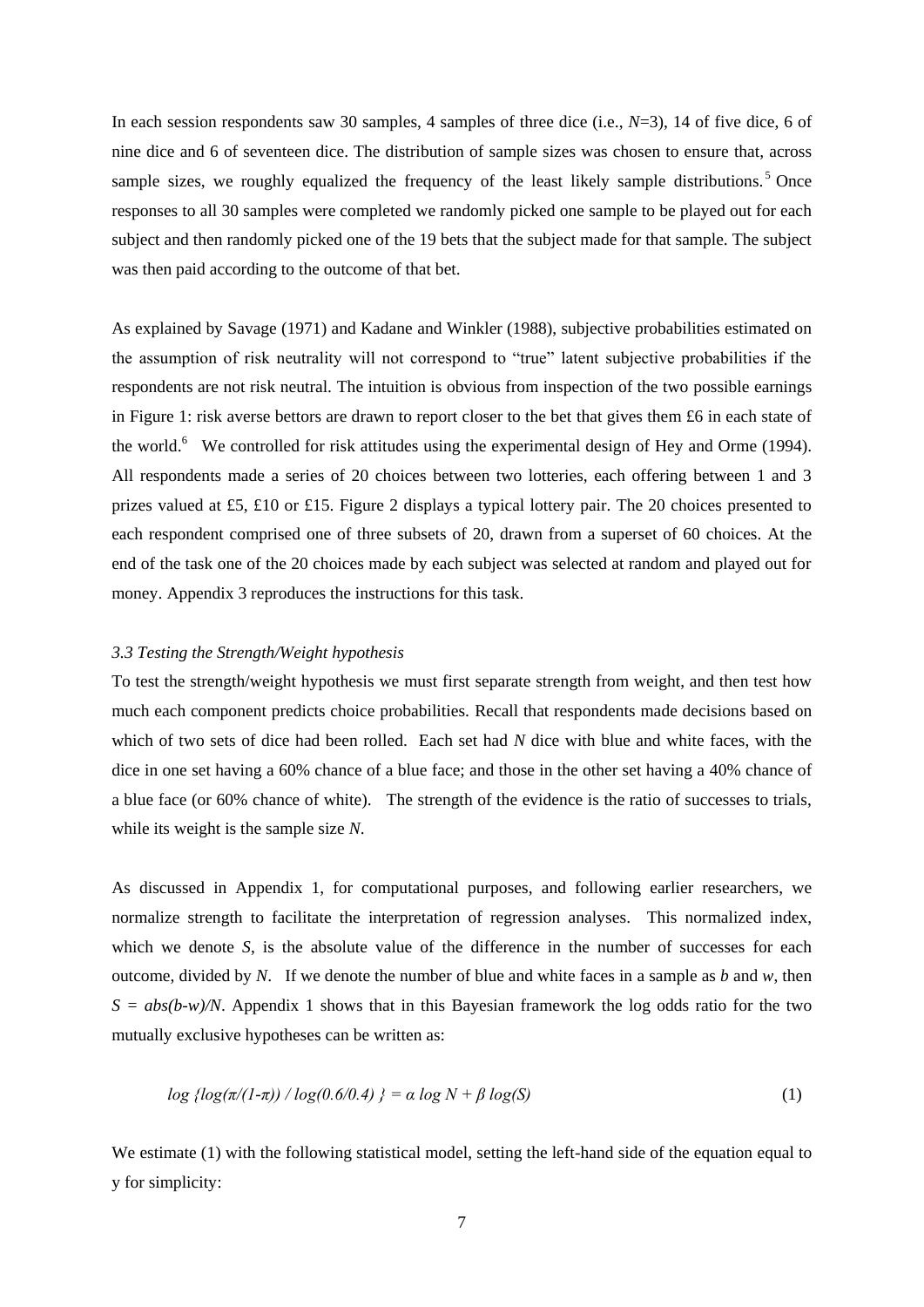$$
y_{i,j} = c + \alpha \log N_j + \beta \log(S_j) + e_{i,j}, \tag{2}
$$

where  $y_{i,j}$  is the log odds ratio implied by the choices made by individual *i* in task *j*. If Bayes' Rule is followed without error, then  $\alpha = \beta = 1$  and  $c = 0$ . That is, a given change in the log of the sample size should have the same impact as the same change in the log of *S*. The strength/weight hypothesis is that  $\alpha < \beta$ , or that a marginal increase in strength will increase choice-probabilities more than a marginal increase in weight. The strength/weight hypothesis implies no restriction on *c*.

## **4. Results assuming risk neutrality**

#### *4.1 Choice probability*

The analysis in this section assumes that respondents are risk neutral, an assumption that is relaxed in Section 5. Table 2 presents the main findings. The first column shows the Bayesian posterior. This posterior, and all statistics in the table, are for the most likely set. That is, for samples having more white than blue sides coming up (Panel A) it is the probability of the White set, otherwise when more blue than white sides coming up (Panel B) it is the probability of the Blue set. The second and third column presents the weight and the strength ratio. The fourth column shows the mean estimates of choice probabilities under the assumption of risk neutrality using an interval regression model, and the standard errors of these estimates are in the fifth column. The sixth and seventh columns show the estimated posterior probabilities and standard errors respectively when we controlled for risk aversion (Section 5). The final column shows the frequency of each sample.<sup>7</sup>

One way of stating the strength/weight hypothesis is that if we hold the posterior probability constant, then choice-probabilities will increase in the strength of the evidence (or, equivalently, decrease in weight). This hypothesis is strongly supported, as can be seen by scanning down the values for choice-probabilities from Table 2 within each Bayesian probability group. For each group, mean choice-probability increases in strength.

Table 3 depicts results from testing the model in (2) using a truncated regression model.<sup>8</sup> Because we have multiple observations from the same individual (i.e.,  $j=1,...,n$  for each *i*), the standard errors were calculated by clustering on the subject level (a procedure used for all statistical analyses). Consistent with the strength/weight hypothesis, we found that strength has roughly twice the influence on subjective probabilities as weight; the estimated coefficient of strength is 1.92 with a standard error of 0.52, and the estimated coefficient of weight is 0.94 with a standard error of 0.28.<sup>9</sup> The hypothesis that the strength and weight coefficients are equal is safely rejected  $(p < 0.001)$ . The constant term in the regression is also reliably different from  $0 (p < 0.001)$ , which suggests there is some "systematic" noise" in subjective probabilities. Overall these results support the strength/weight hypothesis.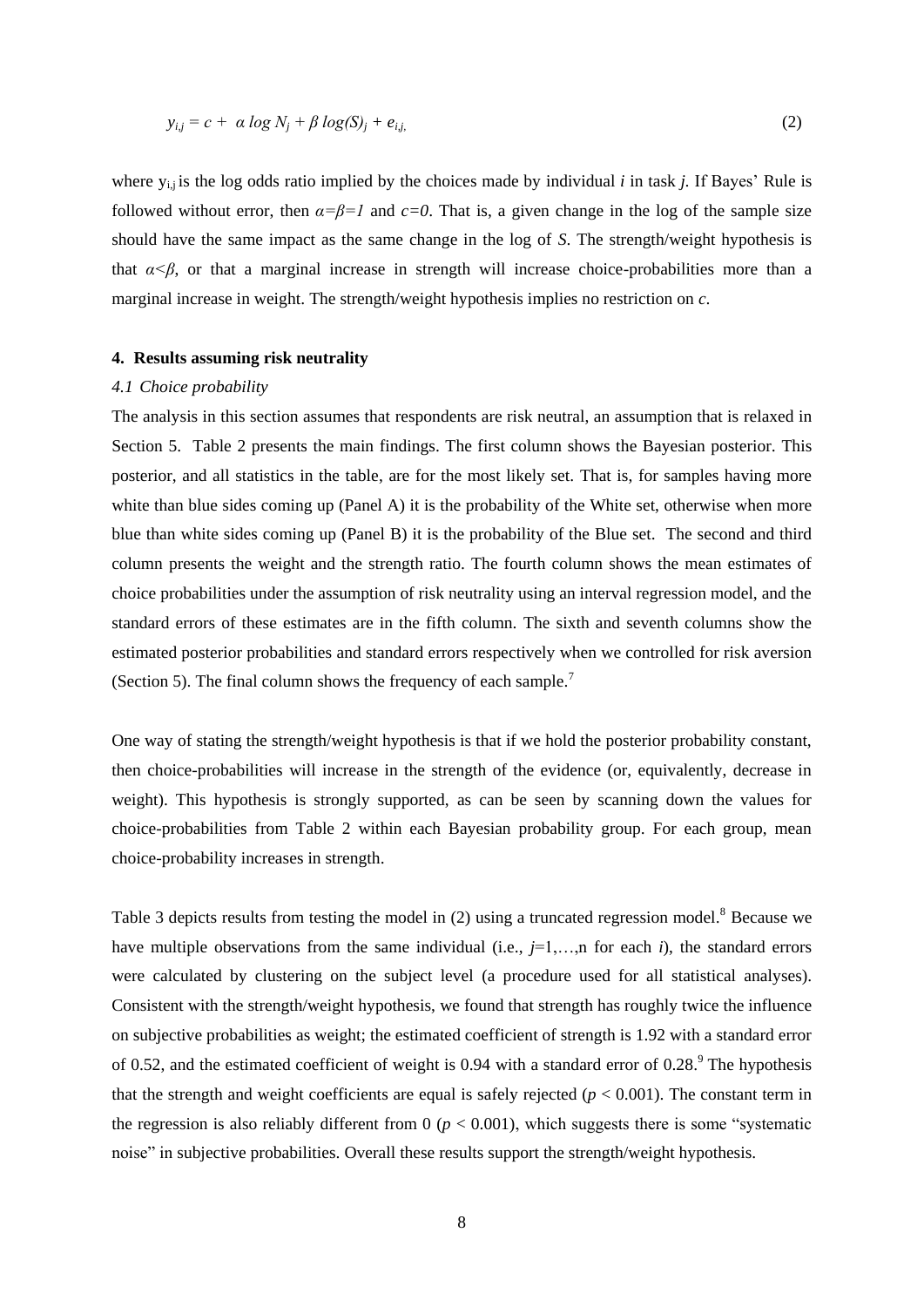Figure 3 shows a comparison between our findings and those of Griffin and Tversky (1992). We plotted choice probabilities for each pattern in each posterior probability group against the statedprobabilities from Griffin and Tversky (1992, Table 1 p.415). The first column in each of the three posterior groups (0.60, 0.77 and 0.88) shows the median stated probabilities obtained by Griffin and Tversky (1992) for signals of different strength. The second column depicts the *median* choice probabilities (not the means from Table 2) from our data when we assume risk neutrality, and the third column depicts estimated choice probabilities when we allow for risk aversion. The dotted line in each group shows the correct Bayesian posterior.

The comparison shows that, although the strength/weight effect is strongly present in both datasets, it is more pronounced in Griffin and Tversky (1992). For the posterior group with Bayesian probability equal to 0.88, for instance, they report a bias of roughly 28%, while in our study the bias is 15%. This reduction could be due to a number of reasons, as the two experimental designs are very different, with the reduced opportunity to use the proportion heuristic being a likely contributor.<sup>10</sup>

An additional result is that Griffin and Tversky (1992) found a pattern of overconfidence for high strength samples, and underconfidence for low strength samples. We found the general leaning was toward underconfidence, with approximately correct levels of confidence for high-strength samples.

#### *4.2 Strength, Weight and Belief Precision*

Our random sampling procedure meant each subject typically made more than one response for formally identical samples. For instance, a subject might make several choices based on the observation of three white and two blue sides for the roll of five dice. We were therefore able to measure how "confidently" the choice probabilities were held, by looking at the variation in those probabilities from trial to trial.<sup>11</sup> We calculate the variance of subjective probabilities at all strength/weight combinations and investigate the expanded strength/weight hypothesis, which is that higher strength not only leads to higher choice-probabilities, but also to choice-probabilities that are less likely to vary from estimate to estimate.

Whenever the same respondent saw an identical sample *n* times, we obtained *n* choice probabilities from their responses. We calculate the standard deviation of these probabilities,  $\sigma_{\psi}$ , as a measure of the dispersion in the subjective distribution of probabilities that underlies the specific sample, and then estimate a statistical model relating it to strength and weight. Because the distribution of  $\sigma_{\psi}$  is highly non-normal (it assumes only positive values since it is a standard deviation, and 40% of the observations are equal to 0) we used a maximum likelihood hurdle specification.<sup>12</sup> These results show whether relative increases of strength decrease the dispersion in this subjective distribution of probabilities, in effect making individuals more confident.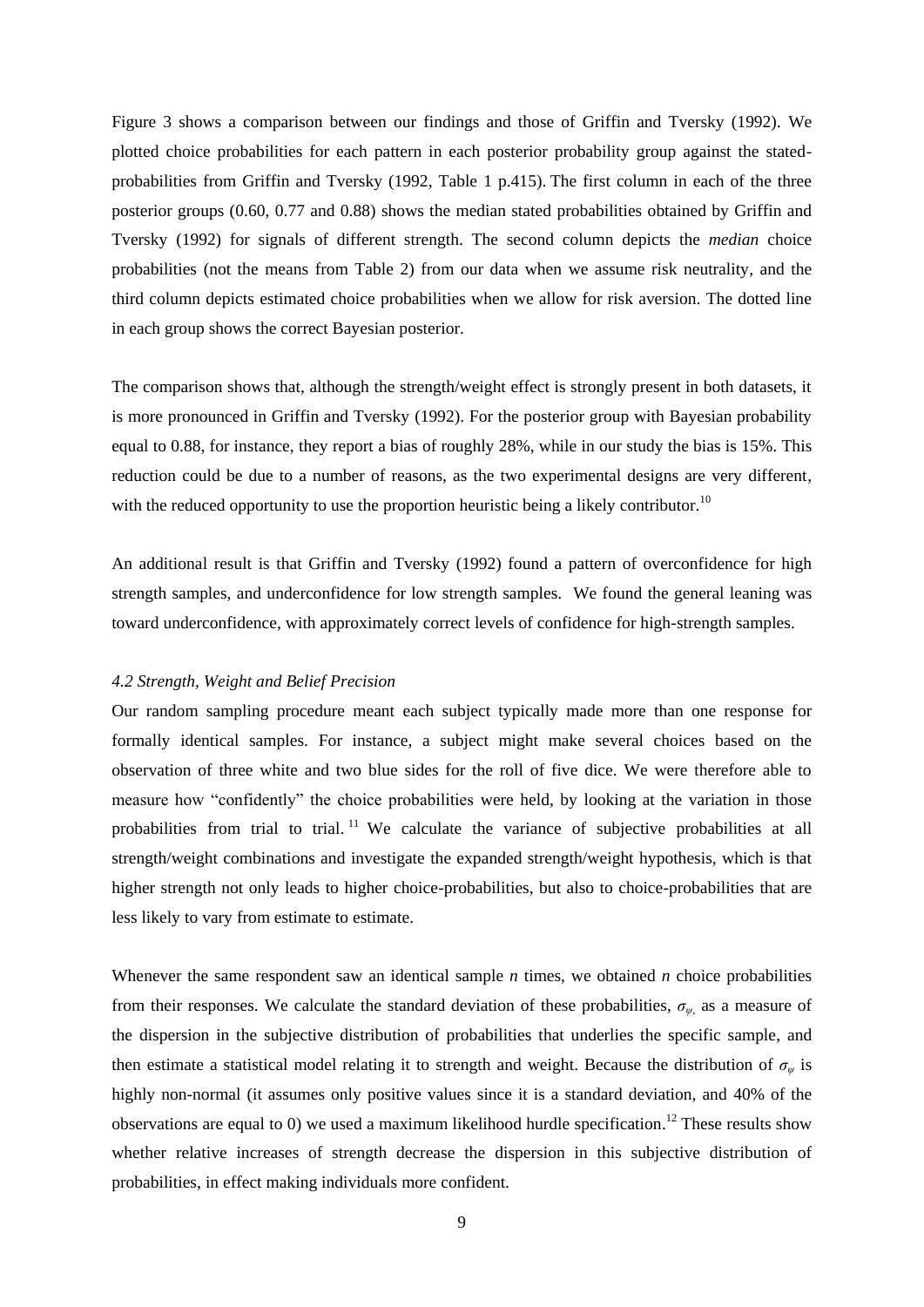The hurdle model has two parts. The first is a probit specification where we model the relationship between the explanatory variables and the probability that the dependent variable assumes a value greater than a threshold, taken here to be 0. In this specification a negative coefficient on strength, for example, implies that increases in strength reduce the probability that the dependent variable is greater than 0. Behaviourally this then implies that increases in strength reduce the dispersion in the subjective distribution of probabilities, in effect making respondents more confident. The second specification is a constrained OLS model where we model the relationship between strength, weight and the standard deviation,  $\sigma_{\psi}$ , conditional on  $\sigma_{\psi}$  exceeding the 0 threshold. Again a negative coefficient implies lower dispersion and therefore greater confidence.

The results are shown in Table 4. The probit model in Panel A shows that the probability of  $\sigma_{\psi}$  being larger than 0 decreases significantly with both strength (coefficient:  $-0.727$ ,  $p < 0.001$ ) and weight (coefficient:  $-0.042$ ,  $p \le 0.001$ ), which suggests that increases in these variables increase confidence. From the constrained OLS model in Panel B we observe that strength continues to exert a negative impact on  $\sigma_w$  (coefficient: -0.359, *p*=0.025), whereas the effect of *Weight* is insignificant (coefficient: -0.010, *p*=0.174). Due to the non-linearity of the estimator in Table 4 we also provide the marginal effects associated with strength and weight in both the probit and the constrained OLS specifications.

Overall, the evidence from this test provides support to the strength/weight hypothesis. Whereas both strength and weight appear to have an equal effect on the probability of respondents having non-zero dispersion in their beliefs, strength is negatively related to the magnitude of this dispersion, whereas weight is not.

## *4.3 The "cost" of the strength/weight heuristic*

Using the strength/weight heuristic will incur economic costs. In this section we provide an estimate for these costs and compare them with the costs implied by the magnitude of biases reported by Griffin and Tversky (1992). For each specific dice outcome we examine how a representative subject, whose beliefs are given by the median choice probabilities depicted in Figure 3, would place their bets, and how those bets would differ from those made by a Bayesian subject. We also consider the expected cost to this representative subject for being non-Bayesian.

The analysis is summarized in Table 5. The first two columns describe the dice rolls in terms of strength and weight. The next columns show the Bayesian probability, the representative median probabilities from our study (OS), and from Griffin and Tversky (GT). The next columns show the decisions that would be made by the representative subject when facing the odds in our multiple price list (collapsing over the symmetric halves of the price list) The dark line dividing the table in two shows the switching point of a risk neutral Bayesian respondent, and the labels OS and GT indicate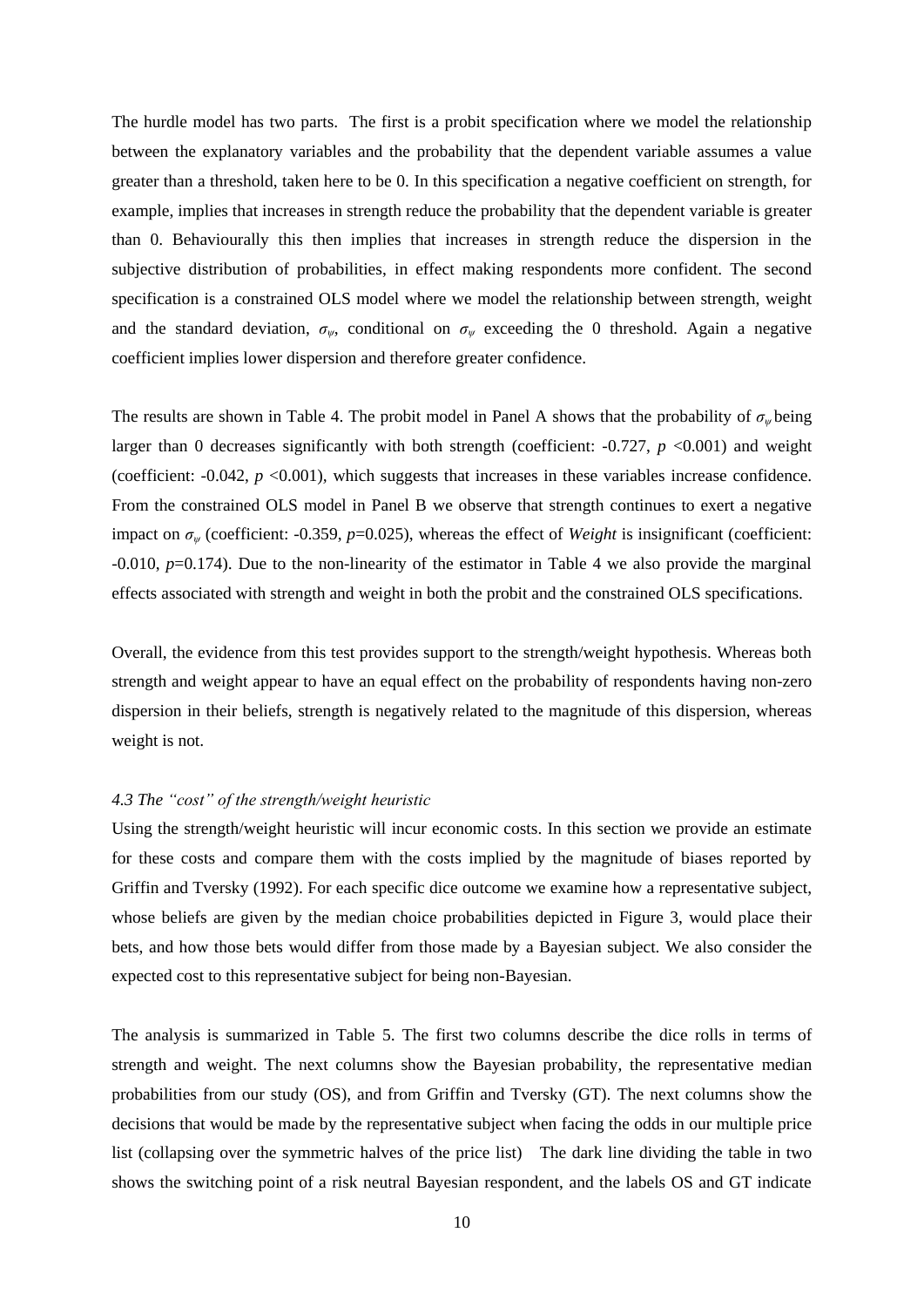where, respectively, the OS agent and the GT agent would choose differently than the Bayesian agent. If these different choices are to the left of the Bayesian line it indicates underconfidence, if they are to the right it indicates overconfidence. The final two columns show the expected loss in earnings, in percentage terms, for the OS and GT agents relative to the Bayesian one.

The economic cost for an agent behaving consistently with our estimates is very low. Over all samples, the average loss is just over 2% of earnings, if we assume all dice rolls are equally likely. This is substantially below the cost of an agent who behaves consistently with the estimates of Griffin and Tversky (1992), which is almost 6%. All the cost in our study is due to underconfidence, or switching too soon.

## **5. Subjective Expected Utility preferences**

Choice probabilities will be affected by risk attitude. To illustrate why, go back to our earlier illustration of an agent who bets on White in row 5 and Blue in row 6. If the agent was risk neutral, this would imply a choice-probability interval for Blue between 70% and 75% (or equivalently 25% and 30% for the White). Now imagine a risk averse agent, in the context of Expected Utility Theory (EUT), whose risk preferences are characterized by a Constant Relative Risk Aversion (CRRA) utility function with  $r = 0.5$ , assuming a functional form of the type  $u(x) = x^{1-r}/(1-r)$ . For the risk-neutral agent we computed the relevant choice-probabilities by directly taking the ratio between the White payoff and the sum of the White and Blue payoffs. When we allow for non-linear utility we adjust by taking the ratio between the *utility* of the White payoff, and the sum of the utilities of the two payoffs. For bookie #5 this would be:  $U(f4)/(U(f4)+U(f1.33)) = 63\%$ , and for bookie #6 this would be  $U(\text{\pounds}3.33)/(U(\text{\pounds}3.33)+U(\text{\pounds}1.43)) = 60\%$ . Therefore, the inferred probability range for the Blue-set changes from {70%, 75%} to {60%, 63%}.

Figure 4 shows this more systematically. It depicts the objective probability implied by different switch points. However, these switch points do not reflect the latent belief of a risk averse individual. Due to diminishing marginal utility this agent requires a larger payoff to bet on the alternative that is least likely. So he will *delay* his switching point until that payoff is reached. This implies that his belief is closer to 0.5 than the observed switch point actually suggests. The y-axis in Figure 4 shows the implied, risk averse probability for an agent with CRRA utility and different values of r. The figure shows that risk neutral probabilities that are furthest from 0.5 undergo the largest transformation, and that this transformation is increasing in  $r<sup>13</sup>$ .

We can use the choices made in the risk task to construct a likelihood function to estimate risk attitude, assuming CRRA and EUT. We use the choices made in the belief task to construct another likelihood from which we estimate choice probabilities, conditional on the risk attitude estimated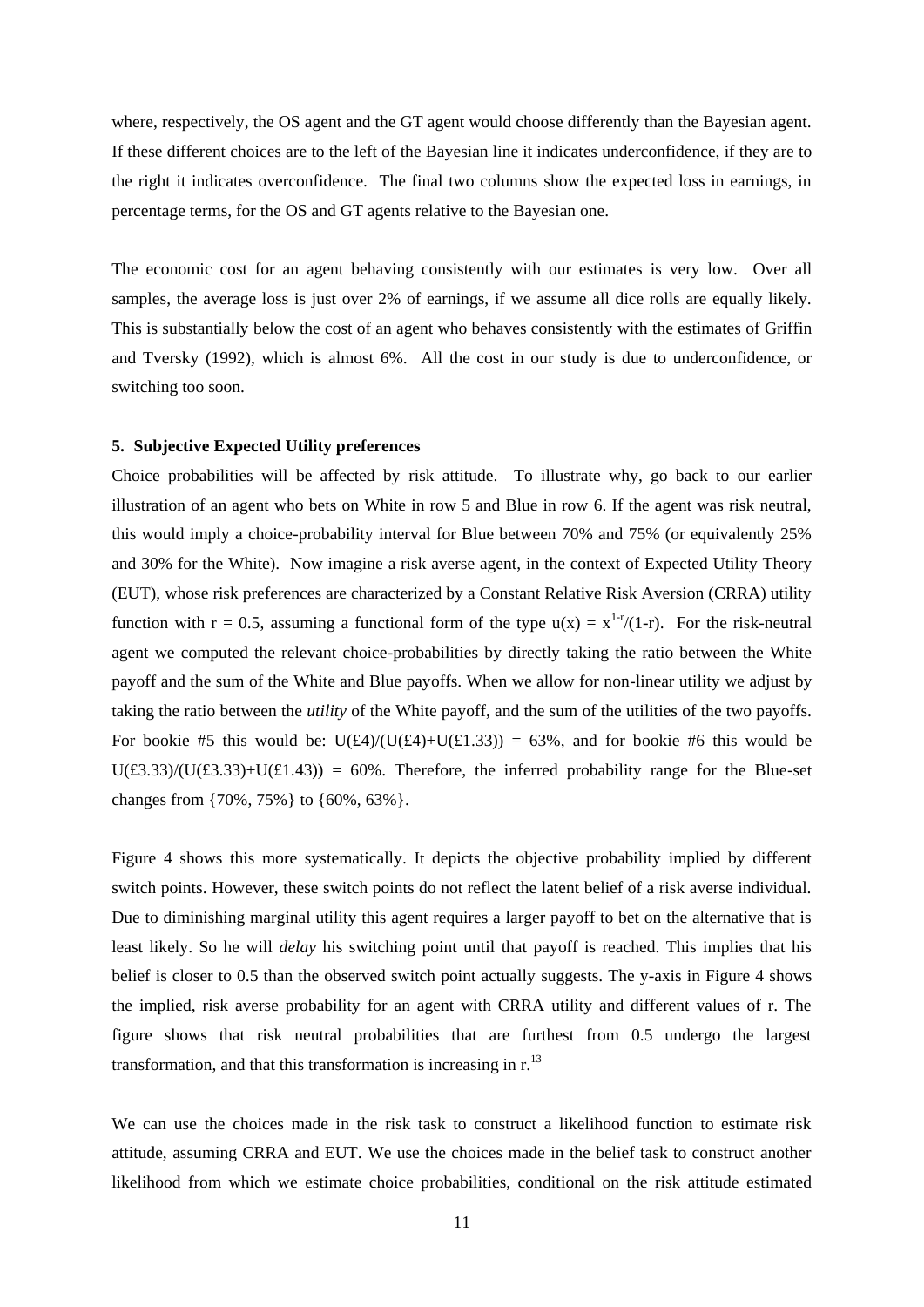from the risk task. The resulting parameters (risk attitudes and choice probabilities) are those that jointly maximize the sum of the two likelihood functions. The joint estimation approach is discussed in more detail in Appendix 4.

The coefficient of risk aversion we estimate from this joint estimation is equal to 0.562 and is highly significant, indicating risk aversion. The sixth column in Table 2 shows the estimate of the choice probabilities for each dice pattern obtained from the joint estimation. While the gap between the high and low strength choice probabilities of equal posterior is reduced, it remains strongly monotonic in the direction predicted by Griffin and Tversky (1992).

We can estimate the model in (1)*,* controlling for risk attitude by modifying the log likelihood according to equations (10)-(13) in Appendix 4 and estimating the coefficients on strength and weight. The results are shown in Table 7. We obtain a larger coefficient on strength than on weight (0.736 vs. 0.442). The hypothesis that these coefficients are equal is safely rejected. However, the difference between the two coefficients is smaller compared to the risk neutral case.

## **6. Conclusion**

## *6. 1 Summary*

Most decisions are made in the face of uncertainty due to incomplete information. Griffin and Tversky (1992) and others (Kraemer and Weber 2004; Wu and Massey, 2005) have developed the strength/weight hypothesis, which is that decision makers are more responsive to the extremity (strength) of the information they have than to its predictive validity (weight), even when both strength and weight are equally diagnostic. We re-visit the strength/weight hypothesis by means of an experiment using a novel design that allowed people to reveal their subjective "choice probabilities" through their gambling decisions over real monetary rewards. We provide respondents with imperfect information about the true state of the world, and ask them to *reveal* their subjective belief about the likelihood of the true state by making a series of bets. The design is based on the logic of Savage (1954; 1971) and Ramsey (1926).

Our results confirmed the predictions of Griffin and Tversky (1992). We found that, holding objective probability constant, decision makers perceived events as more likely when the available evidence had high strength and low weight, than when it had low strength and high weight. Although this pattern matched the one observed by Griffin and Tversky (1992), in a qualitative sense there were some differences. First, the effect we observed was considerably smaller. The associated monetary costs of the bias we observed was less than half of that which would be incurred based on the responses elicited by Griffin and Tversky (1992). Second, whereas Griffin and Tversky (1992) observed a pattern of overconfidence (or too-high probability estimation) for high strength/low weight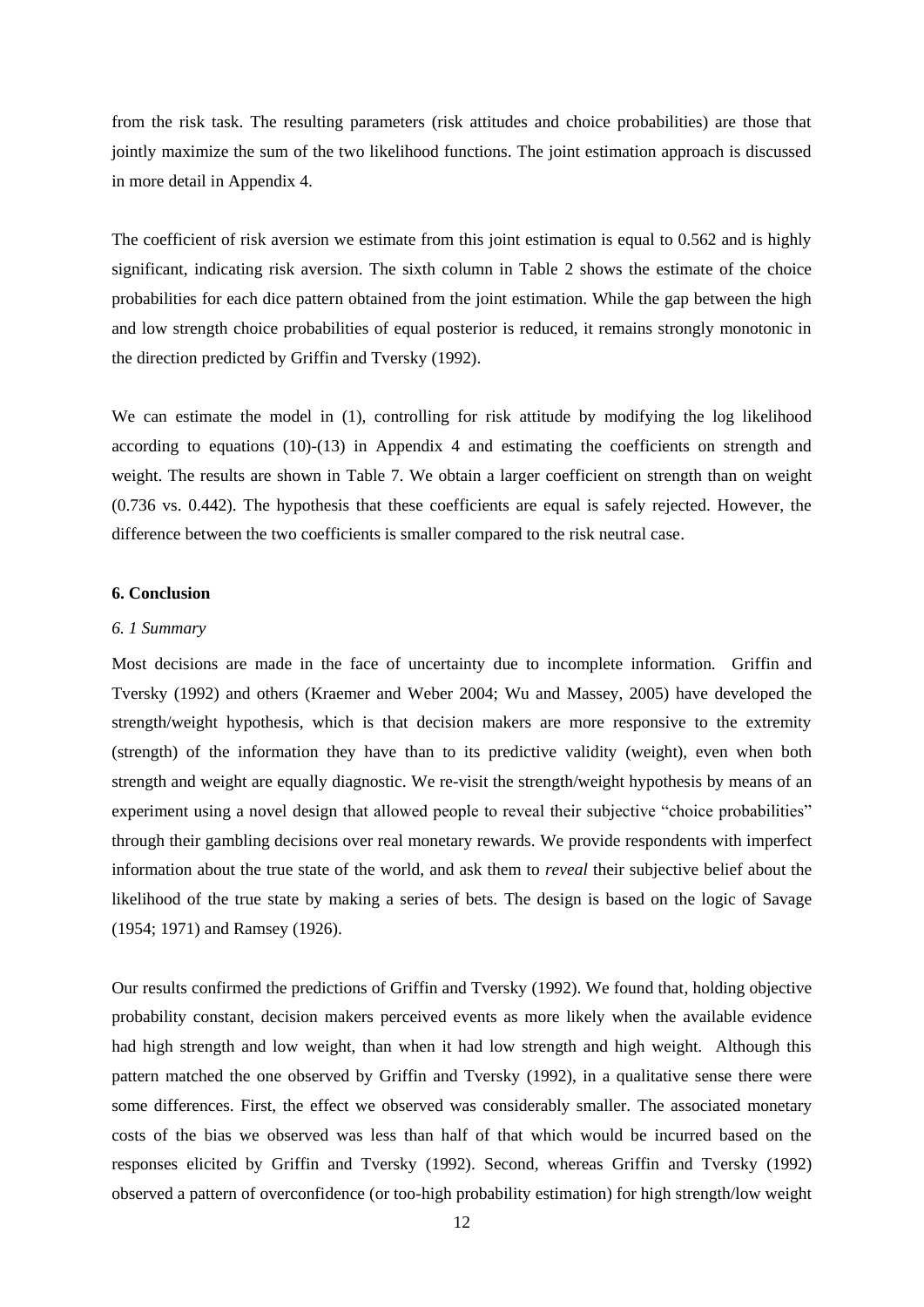samples we observed either no bias for these samples or slight conservatism.

## *6.2 Discussion*

The strength/weight effect appears to be robust, although less quantitatively important than previously found, but what is its underlying cause? One possibility is that people are generally less able to incorporate some features of decision-relevant information (weight) into their decision than others (strength). Another possibility is that the effect arises from how specific information is made more or less salient by the context in which it is presented. We suspect the strength/weight effect is driven by both forces. Weight is harder to incorporate into decision making than strength, but how much harder depends on the choice context. In the case of strength and weight, there is a fundamental asymmetry between them since strength can be applied with little contextual support, while weight requires much more of this support.

To illustrate how strength is generally easier than weight to incorporate into decision making we can return to the example with which we started. Imagine you are considering the purchase of a stock. You have limited access to a single analyst, about whom you know nothing. The analyst could be very reliable or very unreliable – he or she is a random draw from the distribution of all advisors. You can choose one piece of information – either how reliable the analyst is, or the forecast that analyst will make about your stock. Which do you choose? It is clear that while the forecast value (or strength) provides some information even if you don't know the forecaster's reliability (weight), the forecaster's reliability provides no information if you don't know the forecast. Similarly, in the context of our experiment, imagine two people each given a piece of information about a sample of dice rolls. Person A is told only that 17 dice were rolled (weight only), while Person B is told that approximately 60% of the dice rolled showed a blue face (strength only). Again only Person B can use what they have learned to help them make a decision. One reason strength has primacy in our thinking might be that it is useful by itself, while weight is only interpretable when combined with strength.

Building on this point, it is likely that even if both strength and weight information are available, and even if we do not inherently undervalue weight, we will give primacy to strength because of this ready interpretability. Our attention must be expressly drawn to weight information and its significance to give it its due "weight." An example of apparent weight neglect is given in investors' response to advertising by mutual funds (see Jain & Wu, 2000; Koehler & Mercer, 2009). Koehler and Mercer (2009) observed that mutual fund companies typically advertise only a high performing subset of funds, and not their entire fund portfolio. In our language, the strength of a company's advertisement would be the performance of the advertised funds, while one component of weight would be the number of funds in the company's portfolio that are not advertised. Koehler and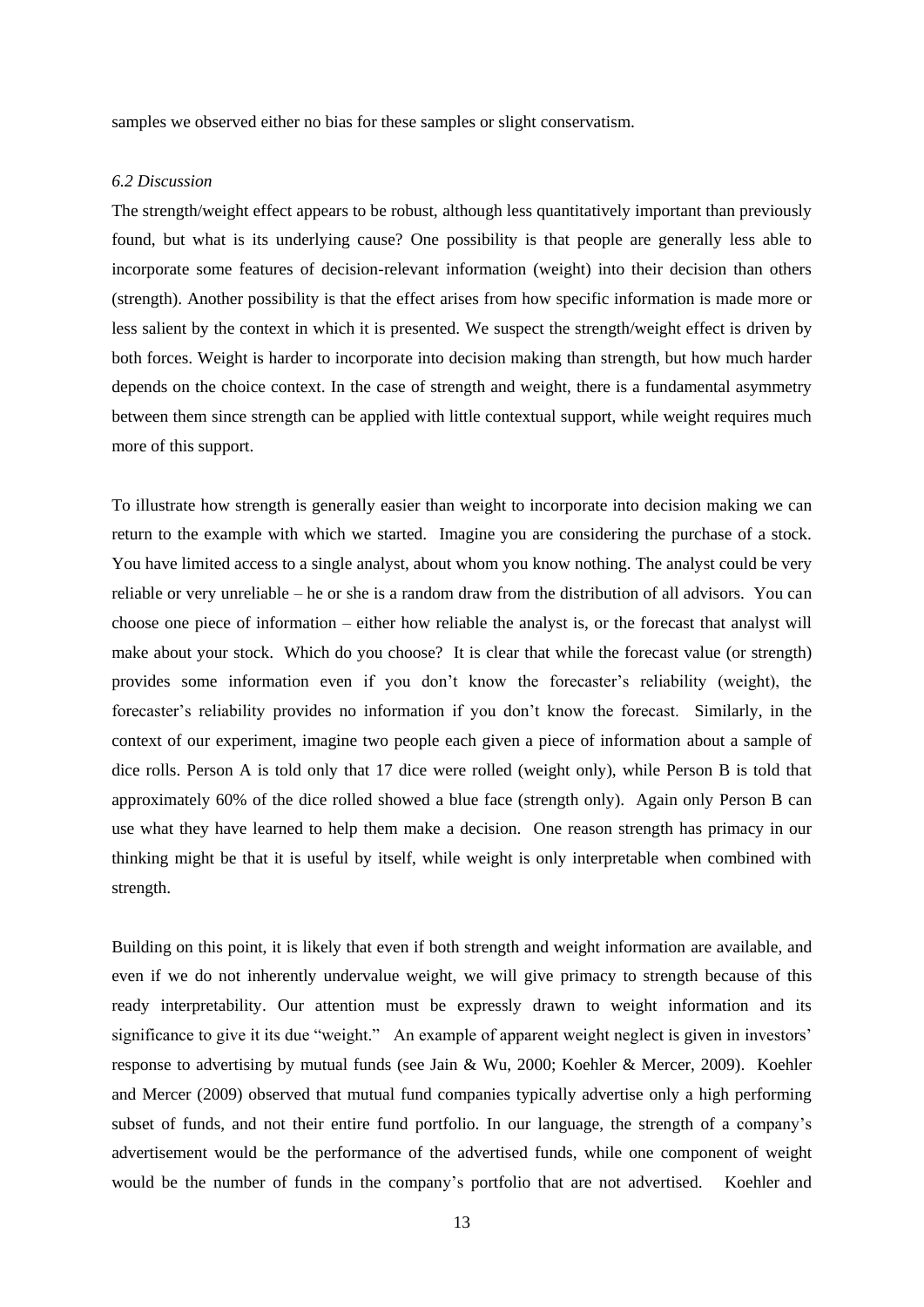Mercer (2009) found that people were completely insensitive to weight information, treating a company that advertised all of its funds just like one who advertised only a subset of funds, unless their attention was explicitly drawn to this fact. This finding illustrates again that evidence on the reliability of information typically captures too little attention unless it is explicitly highlighted and perhaps even interpreted for the respondent.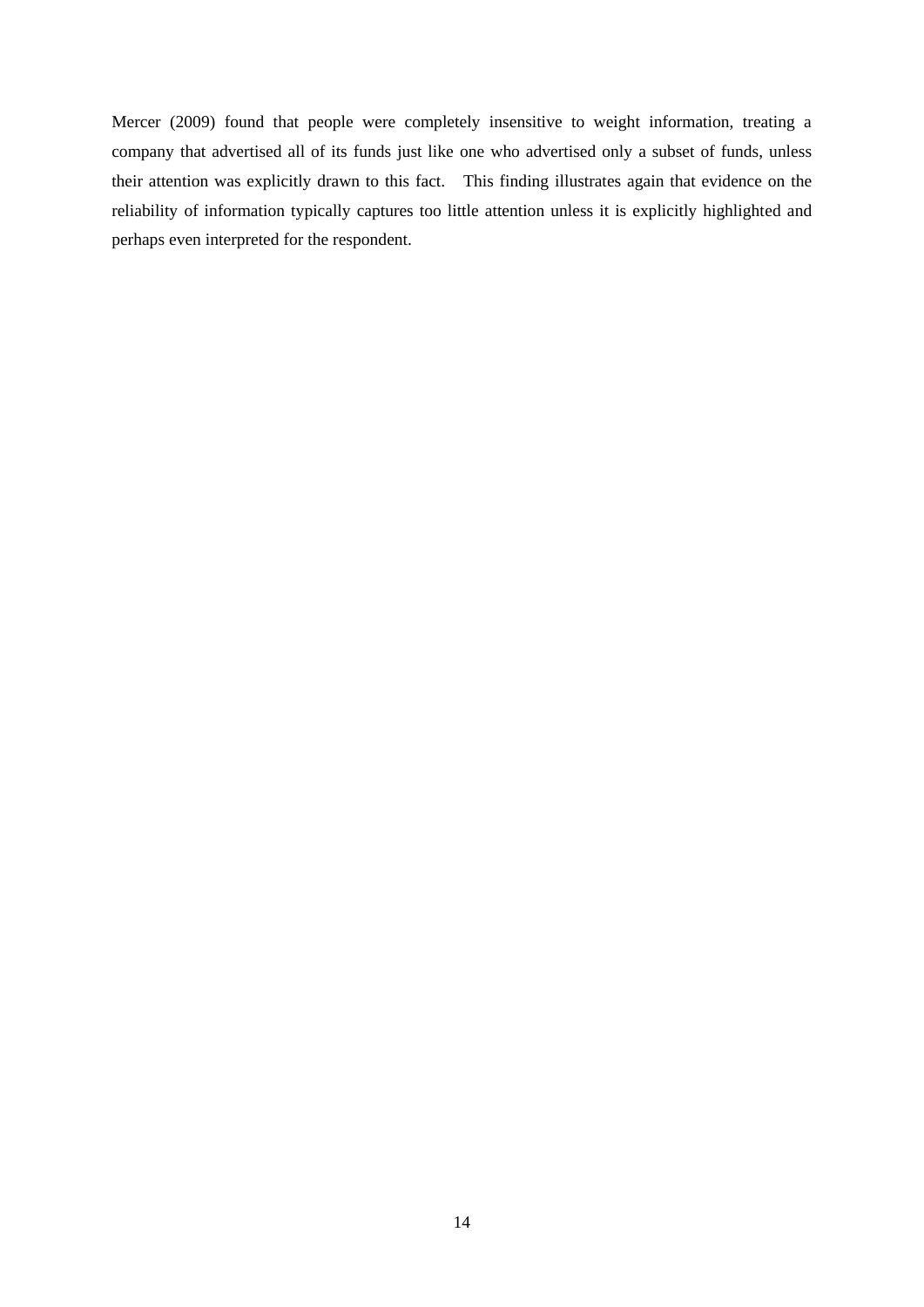## **References**

- Andersen, S., Fountain, J., Harrison G. W., and Rutström, E., "Estimating Subjective Probabilities," *Working Paper 2010-06*, Center for the Economic Analysis of Risk, Robinson College of Business, Georgia State University, 2010
- Antoniou, C., Harrison G.W., Lau, M. and Read, D., "Subjective Bayesian Beliefs," *Working Paper 2012-08*, Center for the Economic Analysis of Risk, Robinson College of Business, Georgia State University, 2012.
- Barberis, N. and Shleifer, A., and Vishny, R., "A Model of Investor Sentiment," *Journal of Financial Economics*. 49, 307-343, 1998.
- Berman, J., "On the Misuse of Using Bayesian Inference Tasks to Infer Cognitive Biases," *Master's Thesis,* London School of Economics*,* 2007.
- Bloomfield, R. and Hales, J., "Predicting the Next Step of a Random Walk: Experimental Evidence of Regime Shifting Beliefs," *Journal of Financial Economics,* 65, 397-414, 2002.
- Costa-Gomes M. A., and Weizsäcker, G., "Stated Beliefs and Play in Normal-Form Games," *Review of Economic Studies*, 75, 729-762, 2008.
- De Bondt, W. F. M., and Thaler, R., "Does the Stock Market Overreact," *Journal of Finance*, 40, 793- 805, 1985.
- Engelberg, J., Manski, C. F., and Williams, J., "Comparing the Point Predictions and Subjective Probability Distributions of Professional Forecasters," *Journal of Business & Economic Statistics*, 27, 30-41, 2009.
- Fiore S.M., Harrison G.W., Hughes, C.E., and Rutström E. E., "Virtual Experiments and Environmental Policy," *Journal of Environmental Economics and Management*, 57, 65-86, 2009.
- Gilboa I., Postlewaite A. W., and Schmeidler D., "Probability and Uncertainty in Economic Modeling," *Journal of Economic Perspectives*, 22, 173-188.
- Grether D.M., "Bayes Rule as a Descriptive Model: The Representativeness Heuristic," *Quarterly Journal of Economics*, 95, 537-557, 1980.
- Grether D. M., and Plott C. R., "Economic Theory of Choice and the Preference Reversal Phenomenon," *American Economic Review*, 69, 623-638, 1979.
- Griffin, D., and Tversky A., "The Weighing of Evidence and the Determinants of Confidence," *Cognitive Psychology*, 24, 411-435, 1992.
- Harrison, G.W., and Rutström E. E., "Risk Aversion in the Laboratory," in J.C. Cox and G.W. Harrison (eds.), *Risk Aversion in Experiments,* Bingley, U.K: Emerald, Research in Experimental Economics, Vol. 12, 41-197, 2008.
- Hey, J.D., and Orme C., "Investigating Generalizations of Expected Utility Theory Using Experimental Data," *Econometrica*, 62, 1291-1326, 1994.
- Holt, C. A., *Markets, Games and Strategic Behavior,* New York: Addison-Wesley, 2006.
- Holt, C., A., and Smith, A., M., "An Update on Bayesian Updating," *Journal of Economic Behavior and Organization*, 69, 125-134, 2009.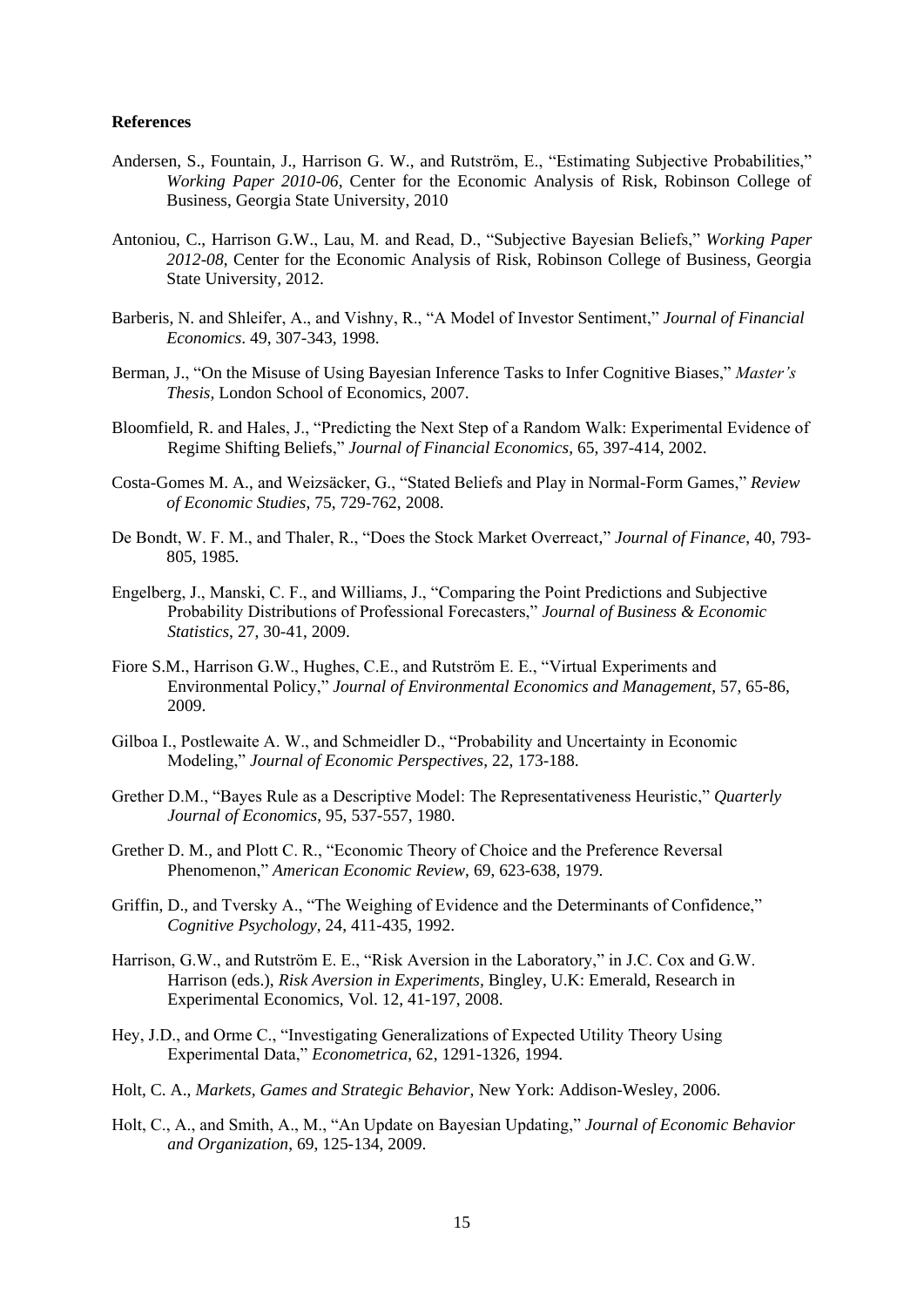- Jain C. P. and Wu, S., J., "Truth in Mutual Fund Advertising: Evidence on Future Performance and Fund Flows," *Journal of Finance,* 55, 937-958, 2000.
- Jegadeesh, N., and Titman, S., "Returns to Buying Winners and Selling Losers: Implications for Stock Market Efficiency," *Journal of Finance*, 48, 65-91, 1993.
- Kadane J.B., and Winkler, R. L., "Separating Probability Elicitation from Utilities," *Journal of the American Statistical Association*, 83, 357-363, 1988.
- Kahneman, D., and Frederick, S., "Representativeness Revisited: Attribute Substitution in Intuitive Judgment," In Thomas Gilovich, Dale Griffin and Daniel Kahneman (eds.). *Heuristics and Biases: The Psychology of Intuitive Judgment*. Cambridge: Cambridge University Press, 2002.
- Koehler, J. J. and Mercer, M., "Selection neglect in mutual fund advertisements," *Management Science, 55*, 1107-1121, 2009.
- Kraemer, C., and Weber, M., "How Do People Take into Account Weight, Strength and Quality of Segregated Vs. Aggregated Data? Experimental Evidence," *Journal of Risk and Uncertainty*, 29, 113-142, 2004.
- Liang, L., "Post-Earnings Announcement Drift and Market Participants' Information Biases," *Review of Accounting Studies*, 8, 321-345, 2003.
- Massey, C. and Wu, G., "Detecting Regime Shifts: The Causes of Over and Underreaction," *Management Science,* 51, 923-957, 2005.
- Moore, D. A. and Healy, P. J., "The trouble with overconfidence," *Psychological Review,* 115, 502- 517, 2008.
- Nelson, M.W., Bloomfield R., Halles J., W. and Libby, R., "The Effect of Information Strength and Weight on Behavior in Financial Markets," *Organizational Behavior and Human Decision Processes*, 86, 168-196, 2001.
- Plott, C. R., and Zeiler, K., "The Willingness to Pay-Willingness to Accept Gap, the "Endowment Effect," Subject Misconceptions, and Experimental Procedures for Eliciting Valuations", *American Economic Review*, 95, 530-545, 2005.
- Pronin, E. (2009). The introspection illusion. In Mark P. Zanna, editor: *Advances in Experimental Social Psychology*, Vol. 41, p. 1-67, Burlington: Academic Press.
- Ramsey, F. P., "Truth and Probability," in F. P. Ramsey, *The Foundations of Mathematics and other Logical Essays*, Ch. VII, p.156-198, edited by R.B. Braithwaite, London: Kegan, Paul, Trench, Trubner & Co., New York: Harcourt, Brace and Company, 1931.
- Rutström, E.E. and Wilcox N.T., "Stated Beliefs versus Inferred Beliefs: A Methodological Inquiry and Experimental Test," *Games and Economic Behavior*, 67, 616-632, 2009.
- Savage, L., J., *The Foundations of Statistics,* New York: Dover, 1972; Second Edition.
- Savage, L. J., "Elicitation of Personal Probabilities and Expectations," *Journal of American Statistical Association*, 66, 783-801, 1971.
- Sorescu, S., and Subrahmanyam, A., "The Cross Section of Analyst Recommendations," *Journal of Financial and Quantitative Analysis*, 41, 139-168, 2006.
- Wilson, T. D., "Knowing when to ask: Introspection and the adaptive unconscious," *Journal of Consciousness Studies*, 10, 131-140, 2003.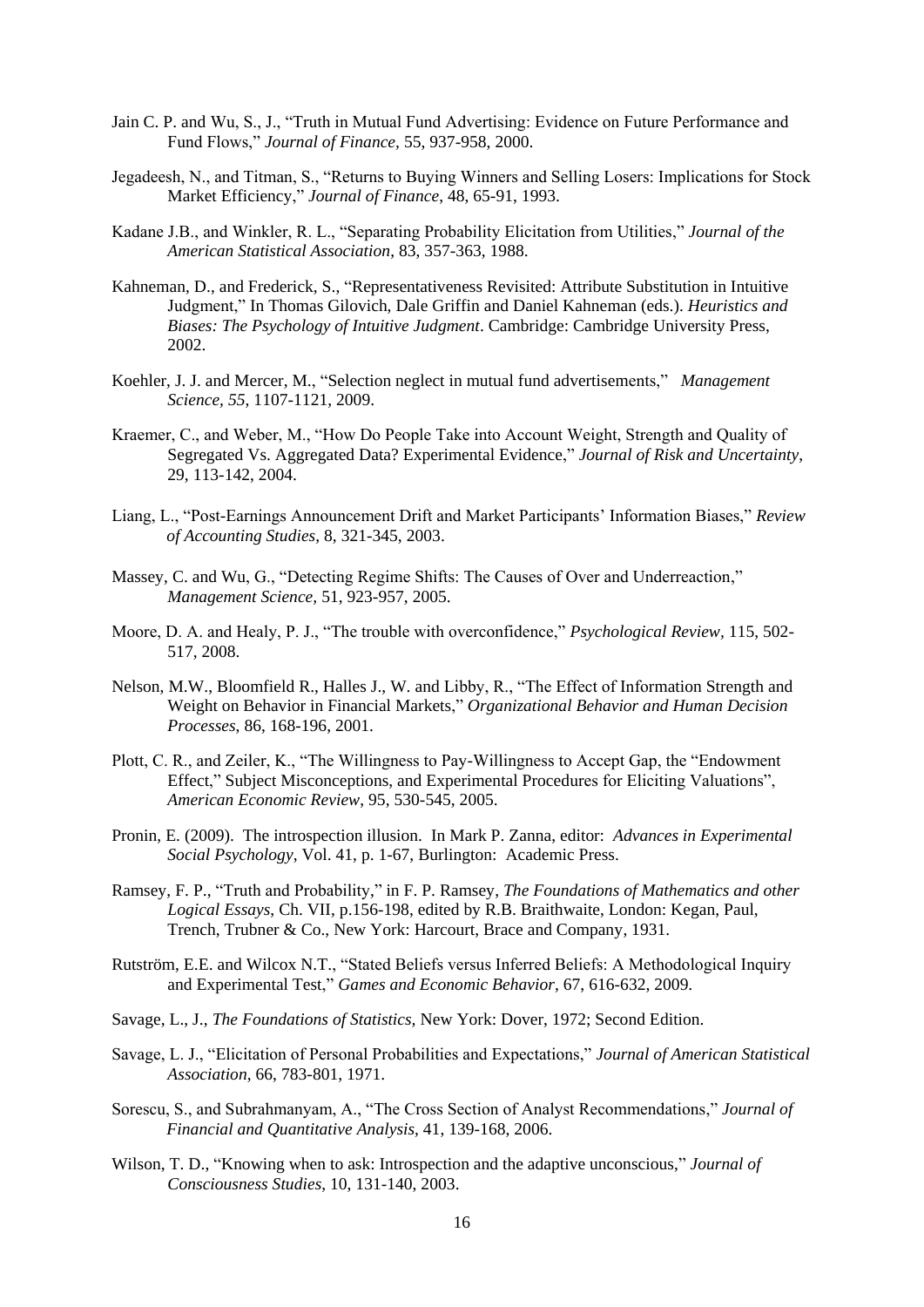Zarnowitz, V., and Lambros, L., A., "Consensus and Uncertainty in Economic Prediction," *Journal of Political Economy*, 95, 591-621, 1987.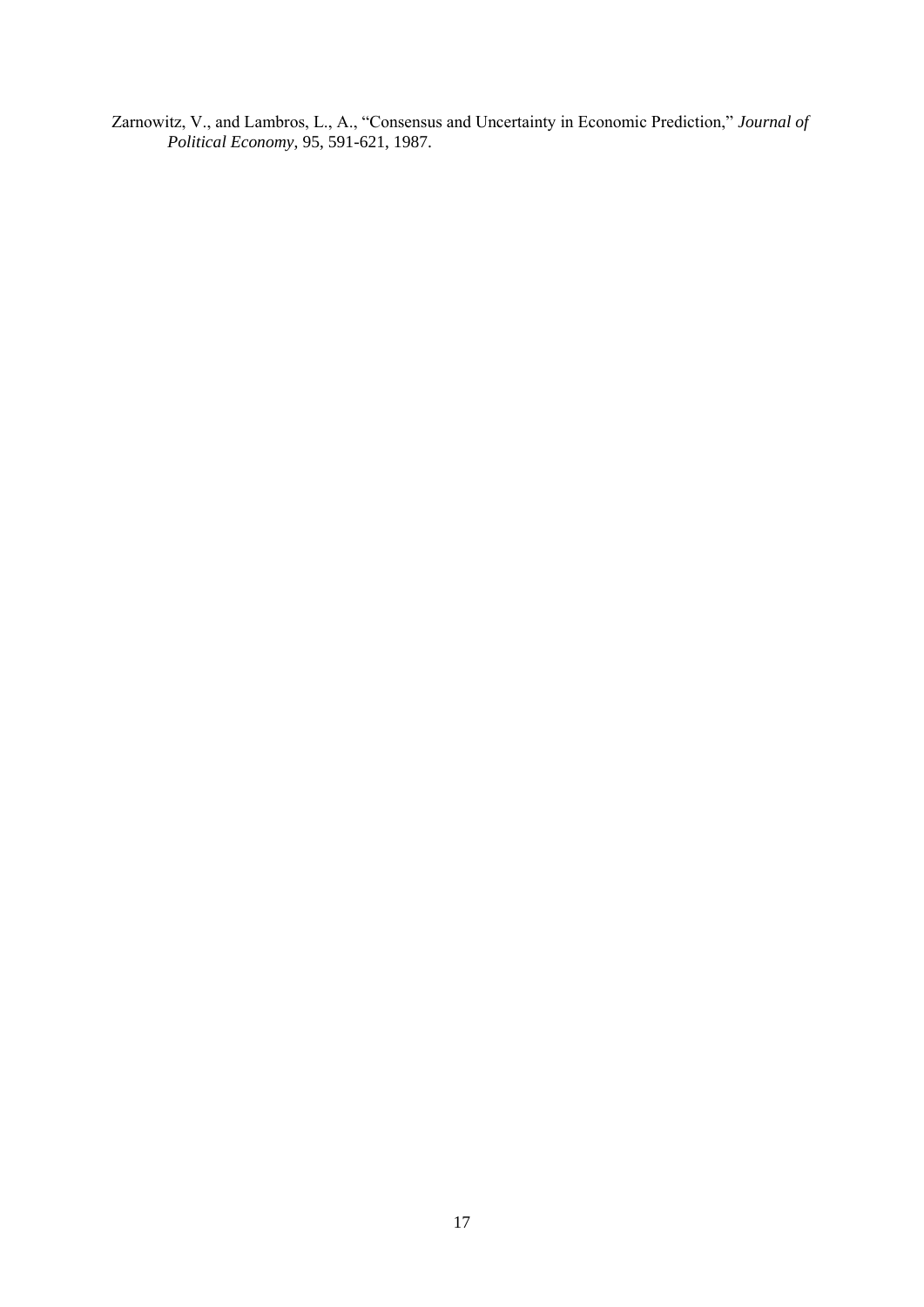**Figure 1:** The Betting Sheet

|                |       |       | Odds offered | Earnings including<br>the stake of $f_{1,3}$ | I will bet on |          |   |  |
|----------------|-------|-------|--------------|----------------------------------------------|---------------|----------|---|--|
| Bookie         | Stake | White | Blue         | White<br>Blue                                |               | (circle) |   |  |
| 1              | £З    | 20.00 | 1.05         | £,60.00                                      | £3.15         | W        | В |  |
| 2              | £3    | 10.00 | 1.11         | £,30.00                                      | £3.33         | W        | В |  |
| 3              | £3    | 6.67  | 1.18         | £,20.00                                      | £3.54         | W        | В |  |
| $\overline{4}$ | £3    | 5.00  | 1.25         | £,15.00                                      | £3.75         | W        | B |  |
| 5              | £3    | 4.00  | 1.33         | £12.00                                       | £4.00         | W        | В |  |
| 6              | £З    | 3.33  | 1.43         | £,10.00                                      | £4.29         | W        | В |  |
| 7              | £З    | 2.86  | 1.54         | £8.58                                        | £4.62         | W        | B |  |
| 8              | £3    | 2.50  | 1.67         | £7.50                                        | £5.00         | W        | B |  |
| 9              | £З    | 2.22  | 1.82         | £6.66                                        | £5.46         | W        | В |  |
| 10             | £3    | 2.00  | 2.00         | £6.00                                        | £6.00         | W        | В |  |
| 11             | £3    | 1.82  | 2.22         | £,5.46                                       | £6.66         | W        | B |  |
| 12             | £3    | 1.67  | 2.50         | £5.00                                        | £7.50         | W        | В |  |
| 13             | £3    | 1.54  | 2.86         | £4.62                                        | £8.58         | W        | B |  |
| 14             | £З    | 1.43  | 3.33         | £4.29                                        | £10.00        | W        | В |  |
| 15             | £3    | 1.33  | 4.00         | £4.00                                        | £12.00        | W        | B |  |
| 16             | £3    | 1.25  | 5.00         | £3.75                                        | £,15.00       | W        | В |  |
| 17             | £З    | 1.18  | 6.67         | £3.54                                        | £,20.00       | W        | В |  |
| 18             | £3    | 1.11  | 10.00        | $\sqrt{3.33}$                                | £30.00        | W        | B |  |
| 19             | £3    | 1.05  | 20.00        | £3.15                                        | £,60.00       | W        | B |  |

Make a bet with all bookies.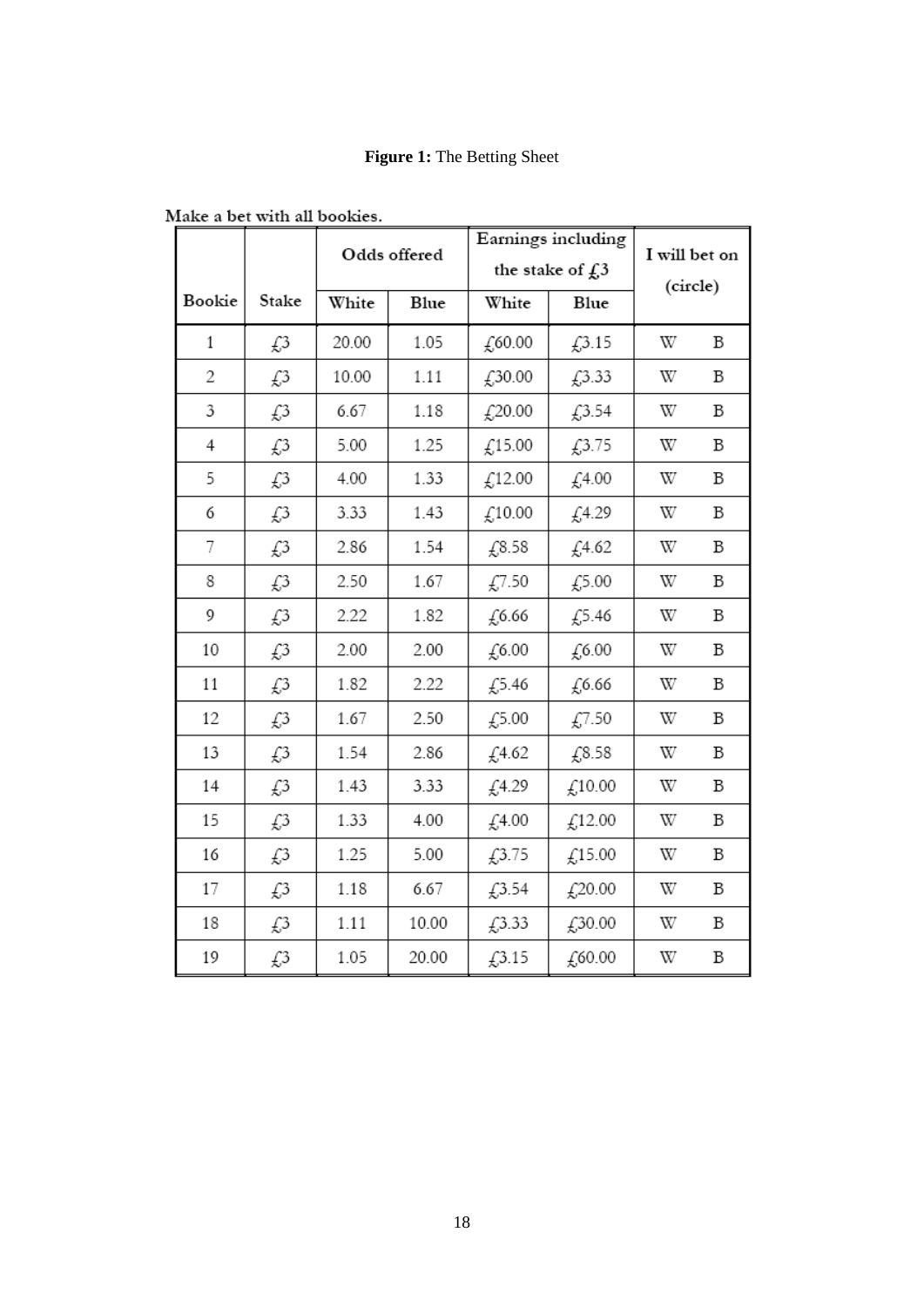

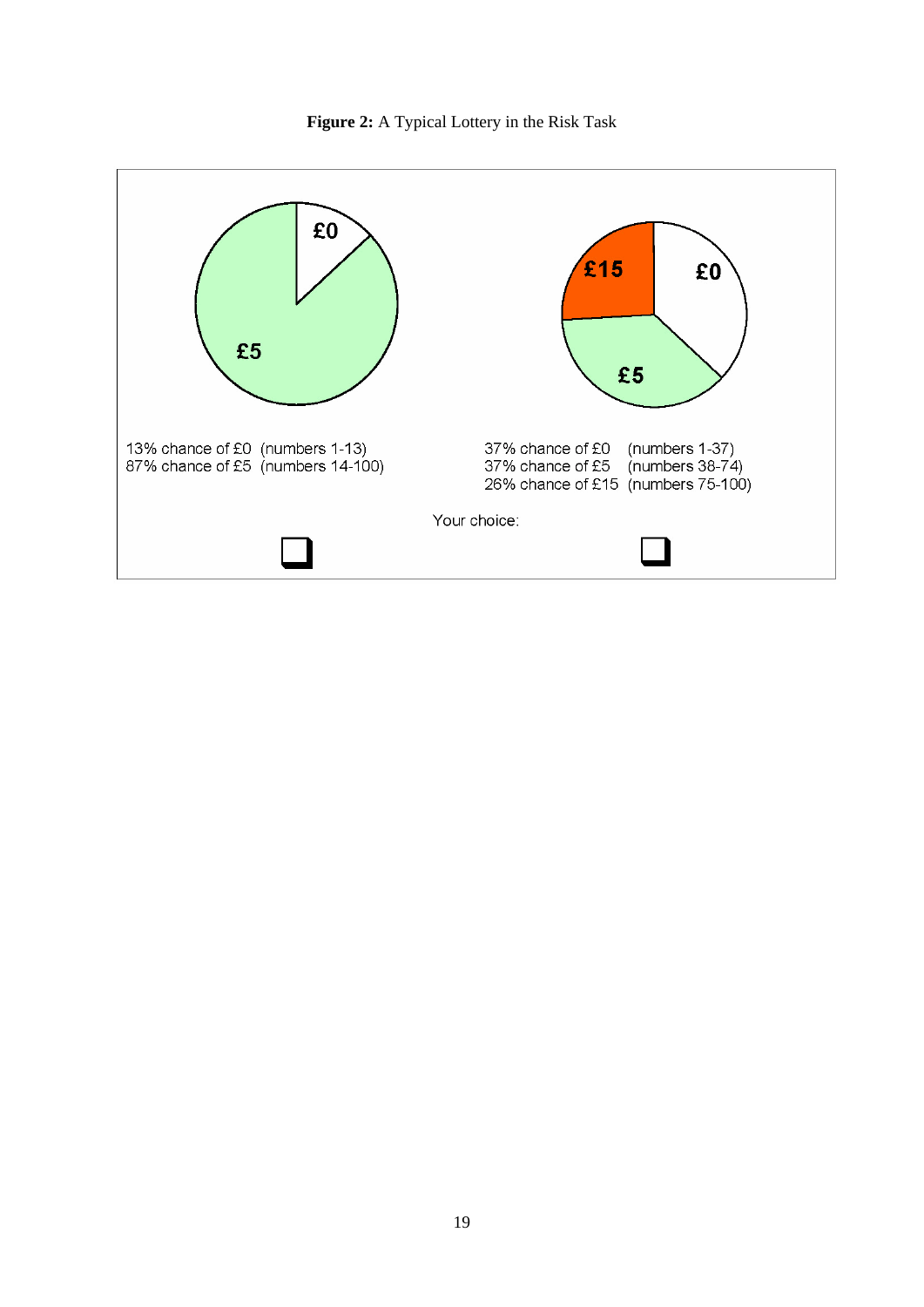Figure 3: Comparison of our Findings with Griffin and Tversky (1992)

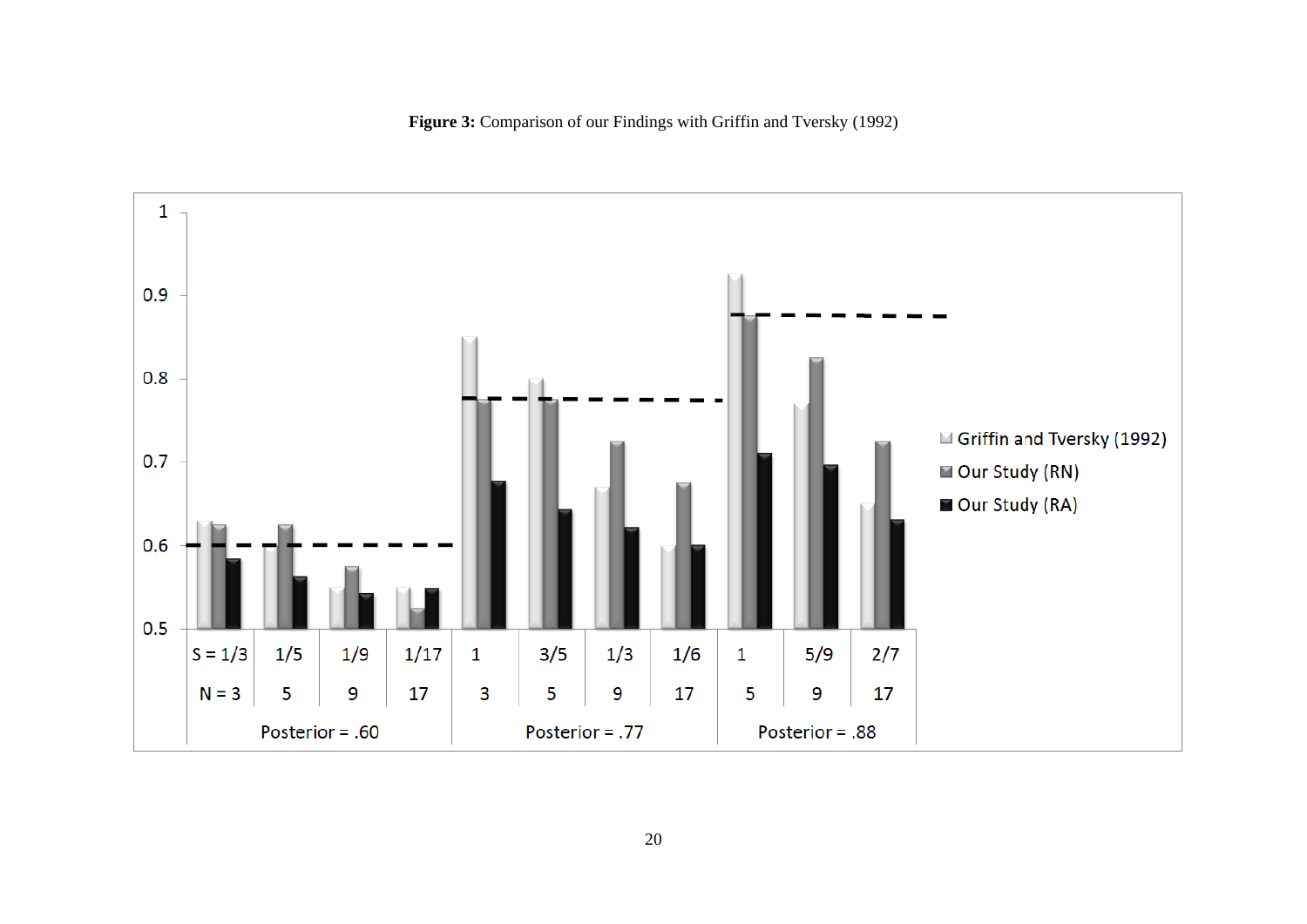**Figure 4:** The Effect of Risk Aversion on Choice Probabilities

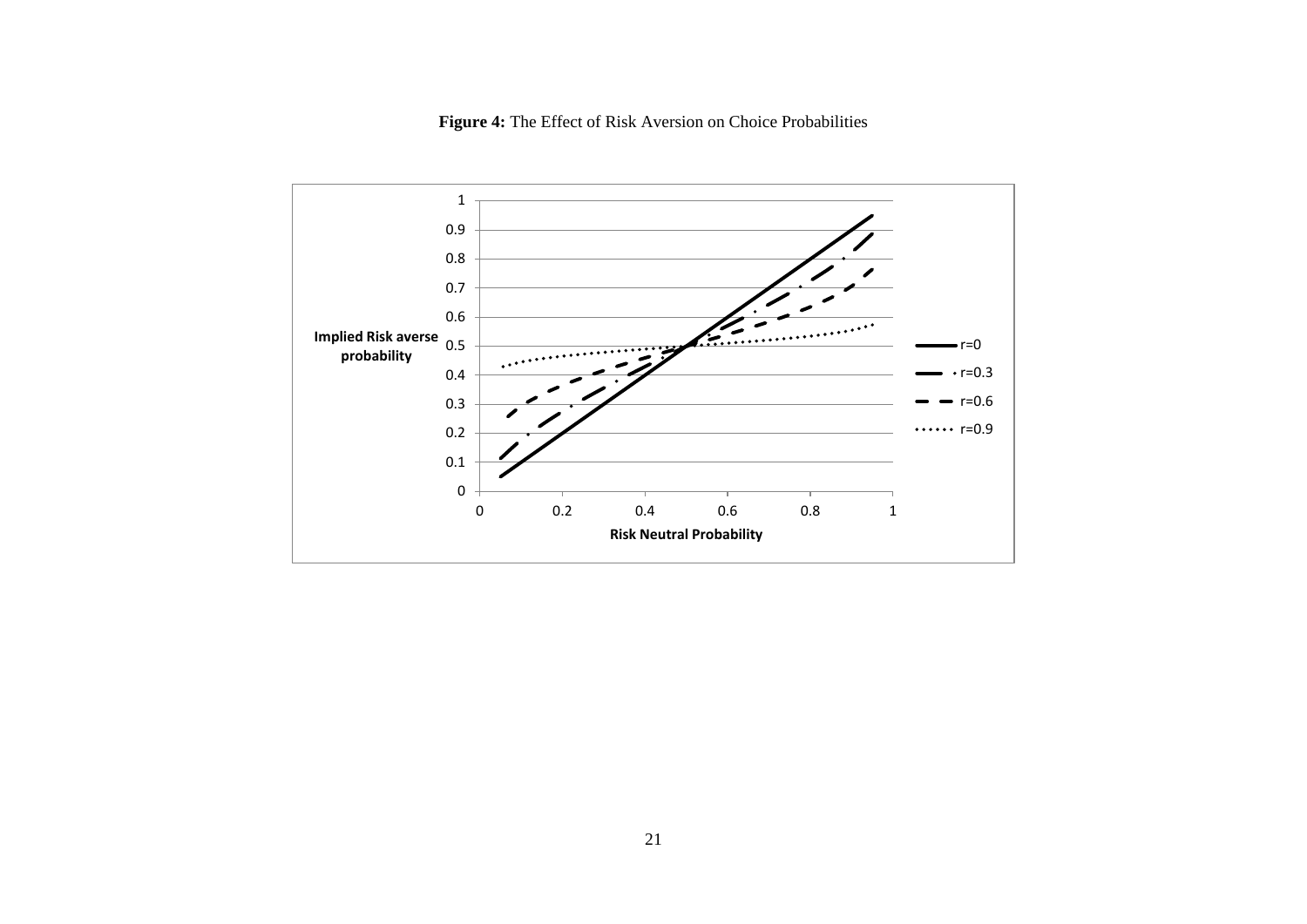| Age                                         |                |
|---------------------------------------------|----------------|
| Mean                                        | 21.35          |
| Median                                      | 20             |
| <b>Sex</b>                                  |                |
| Male                                        | 58             |
| Female                                      | 53             |
| <b>Field</b>                                |                |
| Economics, Finance, Business Administration | 24             |
| Engineering                                 | $\overline{4}$ |
| Biological sciences, Health Medicine        | 6              |
| Math, Computer or Physical Sciences         | 26             |
| <b>Social Sciences</b>                      | 23             |
| Law                                         | 8              |
| Psychology                                  | $\overline{4}$ |
| <b>Modern Languages</b>                     | 8              |
| Other fields                                | 8              |
| Level of study                              |                |
| Undergraduate                               | 88             |
| Postgraduate                                | 12             |
| Graduate                                    | 11             |
| <b>Mark at Bachelor degree</b>              |                |
| Above 70% (first class)                     | 30             |
| between 60 and 69% $(2.1)$                  | 72             |
| between 50 and 59% $(2.2)$                  | 5              |
| No grades yet awarded                       | 4              |

# **Table 1:** Demographics  $(N = 111)$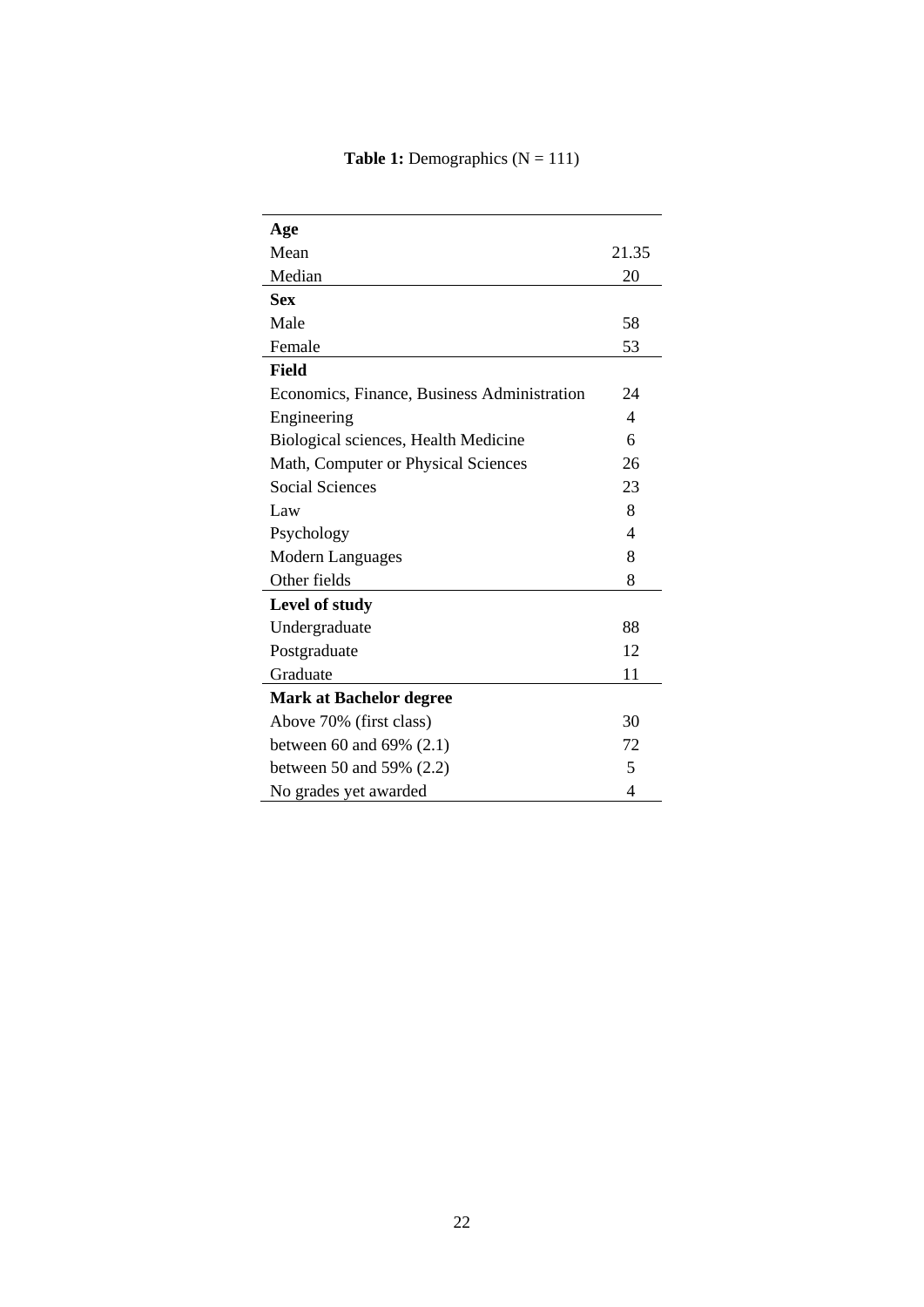| <b>Bayesian</b><br><b>Posterior</b> | Sample(w, b) | Weight         | <b>Strength</b><br>ratio | Choice-<br><b>Probability</b><br>(RN) | Std.<br><b>Error</b><br>(RN) | Choice-<br><b>Probability</b><br>(RA) | Std.<br><b>Error</b><br>(RA) | <b>Frequency</b> |
|-------------------------------------|--------------|----------------|--------------------------|---------------------------------------|------------------------------|---------------------------------------|------------------------------|------------------|
|                                     |              |                |                          | Panel A: w>b                          |                              |                                       |                              |                  |
| 0.88                                | (5,0)        | 5              | $\mathbf{1}$             | 0.824                                 | 0.027                        | 0.700                                 | 0.025                        | 45               |
| 0.88                                | (7,2)        | 9              | 0.56                     | 0.808                                 | 0.023                        | 0.688                                 | 0.020                        | 53               |
| 0.88                                | (11,6)       | 17             | 0.29                     | 0.732                                 | 0.023                        | 0.631                                 | 0.017                        | 81               |
| 0.77                                | (3,0)        | $\overline{3}$ | 1                        | 0.793                                 | 0.020                        | 0.678                                 | 0.017                        | 55               |
| 0.77                                | (4,1)        | 5              | 0.6                      | 0.731                                 | 0.016                        | 0.634                                 | 0.634                        | 227              |
| 0.77                                | (6,3)        | 9              | 0.33                     | 0.694                                 | 0.027                        | 0.602                                 | 0.022                        | 95               |
| 0.77                                | (10,7)       | 17             | 0.18                     | 0.682                                 | 0.017                        | 0.61                                  | 0.014                        | 73               |
| 0.6                                 | (2,1)        | 3              | 0.33                     | 0.643                                 | 0.013                        | 0.583                                 | 0.010                        | 154              |
| 0.6                                 | (3,2)        | 5              | 0.2                      | 0.601                                 | 0.009                        | 0.553                                 | 0.007                        | 394              |
| 0.6                                 | (5,4)        | 9              | 0.11                     | 0.566                                 | 0.016                        | 0.533                                 | 0.010                        | 87               |
| 0.6                                 | (9,8)        | 17             | 0.06                     | 0.568                                 | 0.020                        | 0.55                                  | 0.015                        | 44               |
|                                     |              |                |                          | Panel B: b>w                          |                              |                                       |                              |                  |
| 0.88                                | (0,5)        | 5              | $\mathbf{1}$             | 0.861                                 | 0.017                        | 0.715                                 | 0.024                        | 72               |
| 0.88                                | (2,7)        | 9              | 0.56                     | 0.821                                 | 0.012                        | 0.699                                 | 0.014                        | 110              |
| 0.88                                | (6,11)       | 17             | 0.29                     | 0.726                                 | 0.024                        | 0.63                                  | 0.021                        | 47               |
| 0.77                                | (0,3)        | $\overline{3}$ | $\mathbf{1}$             | 0.785                                 | 0.017                        | 0.676                                 | 0.016                        | 77               |
| 0.77                                | (1,4)        | 5              | 0.6                      | 0.763                                 | 0.011                        | 0.652                                 | 0.011                        | 218              |
| 0.77                                | (3,6)        | 9              | 0.33                     | 0.734                                 | 0.013                        | 0.638                                 | 0.012                        | 112              |
| 0.77                                | (7,10)       | 17             | 0.18                     | 0.664                                 | 0.013                        | 0.593                                 | 0.010                        | 106              |
| 0.6                                 | (1,2)        | $\overline{3}$ | 0.33                     | 0.655                                 | 0.014                        | 0.586                                 | 0.012                        | 110              |
| 0.6                                 | (2,3)        | 5              | 0.2                      | 0.631                                 | 0.008                        | 0.572                                 | 0.007                        | 412              |
| 0.6                                 | (4,5)        | 9              | 0.11                     | 0.591                                 | 0.013                        | 0.549                                 | 0.009                        | 117              |
| 0.6                                 | (8,9)        | 17             | 0.06                     | 0.579                                 | 0.014                        | 0.548                                 | 0.010                        | 82               |

**Table 2:** Estimated Choice Probabilities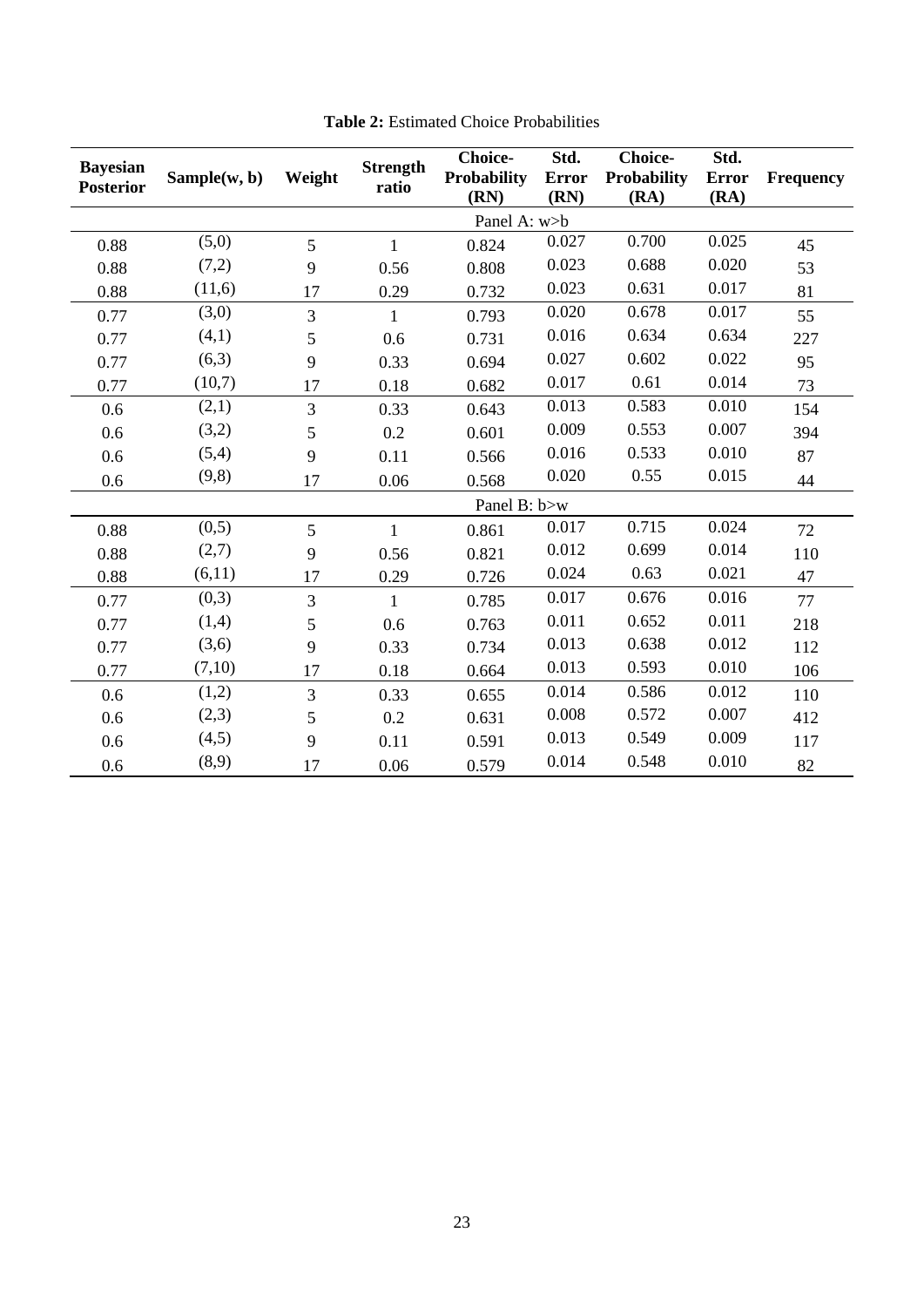# **Table 3:** The Griffin and Tversky (1992) Model Assuming Risk Neutrality

In this table we present estimates for the coefficients on strength and weight, as per Equation (2), using a truncated regression model. We use this specification because the dependent variable is bounded between -1.399 and +2.201. In the truncated regression model we set the lower and upper limits equal to these values. Weight is the sample size, i.e., the number of dice rolled, and strength is calculated as  $abs(N_{white} - N_{blue})/N_{total.}$ 

|                 | Coefficient            | Robust std. err. | P >  z |       | 95% Conf. interval |
|-----------------|------------------------|------------------|--------|-------|--------------------|
| constant        | 1.220                  | 0.294            | 0.000  | 0.643 | 1.797              |
| strength        | 1.921                  | 0.525            | 0.000  | 0.891 | 2.951              |
| weight          | 0.945                  | 0.276            | 0.001  | 0.404 | 1.485              |
| N               | 2786                   |                  |        |       |                    |
|                 |                        |                  |        |       |                    |
| <b>Tests</b>    | Prob. $\approx \chi^2$ |                  |        |       |                    |
| $constant=0$    | 0.000                  |                  |        |       |                    |
| strength= $1$   | 0.080                  |                  |        |       |                    |
| $weight=1$      | 0.841                  |                  |        |       |                    |
| strength=weight | 0.001                  |                  |        |       |                    |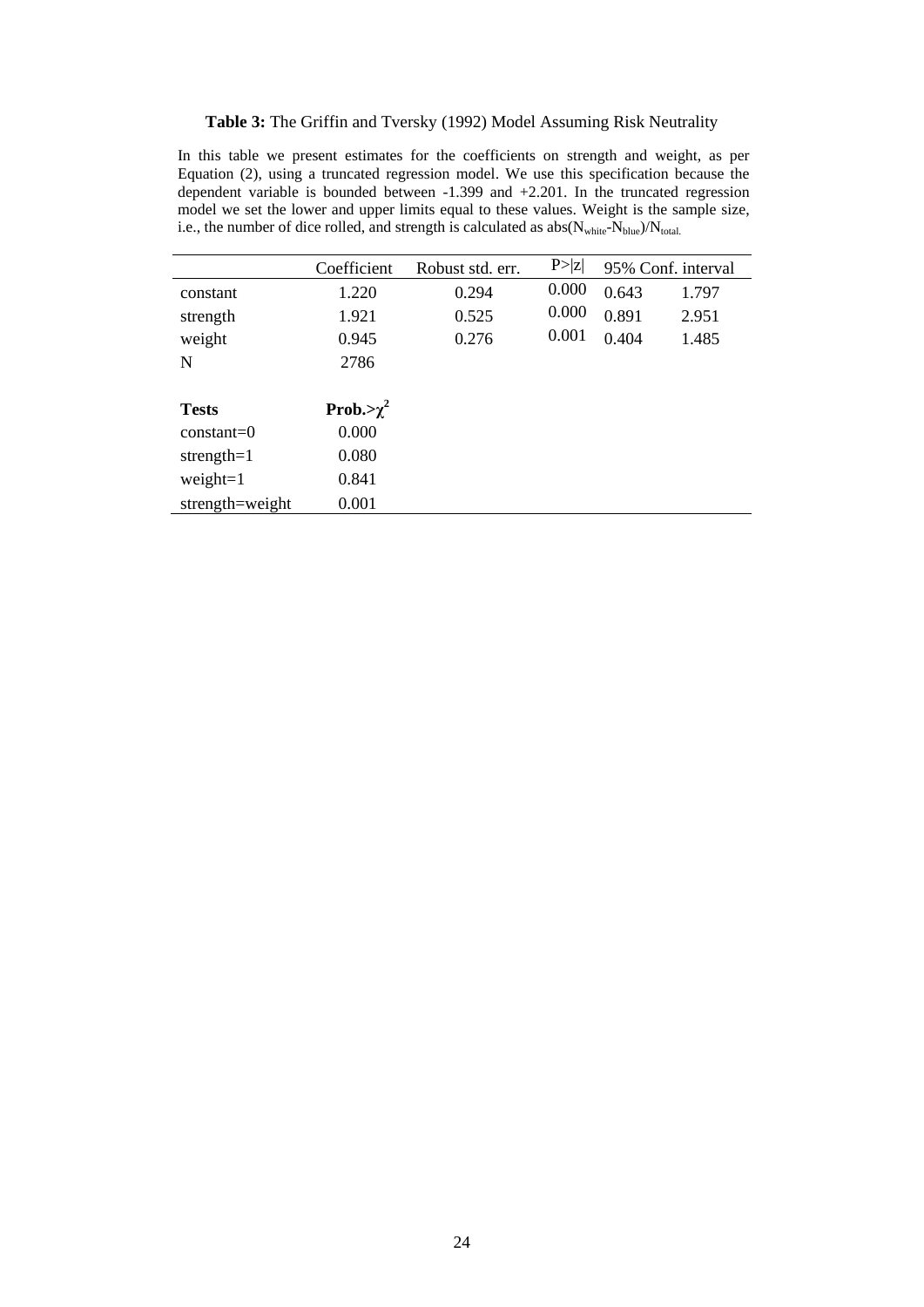## **Table 4:** Strength, Weight and the Variance of Subjective Beliefs

In this table we present estimates for the coefficients on strength and weight as per Equation (3) using a maximum likelihood hurdle model. We use this specification because the distribution of the dependent variable is highly non-normal. We estimate a probit model on 0 and 1, where 1 indicates that the dependent variable is greater than some threshold value (set equal to 0) and a constrained OLS on the dependent variable conditional on being greater than that threshold. We take the logarithmic transformation of the dependent variable when it assumes a value greater than the threshold. Weight is the sample size, i.e., the number of dice rolled, and strength is calculated as  $abs(N_{white} - N_{blue})/N_{total}$ . In this test *n*=773.

|                                 | Coefficient            | Robust std. err.<br>P >  z |       | 95% Conf. interval |          |
|---------------------------------|------------------------|----------------------------|-------|--------------------|----------|
| <b>Panel A: Probit</b>          |                        |                            |       |                    |          |
| constant                        | 0.866                  | 0.149                      | 0.000 | 0.575              | 1.158    |
| strength                        | $-0.727$               | 0.183                      | 0.000 | $-1.085$           | $-0.369$ |
| weight                          | $-0.042$               | 0.011                      | 0.000 | $-0.063$           | $-0.020$ |
| <b>Marginal effects</b>         |                        |                            |       |                    |          |
| constant                        | 0.151                  | 0.014                      | 0.000 | 0.123              | 0.180    |
| strength                        | $-0.251$               | 0.061                      | 0.000 | $-0.370$           | $-0.132$ |
| weight                          | $-0.012$               | 0.002                      | 0.000 | $-0.016$           | $-0.008$ |
|                                 |                        |                            |       |                    |          |
| <b>Panel B: Constrained OLS</b> |                        |                            |       |                    |          |
| constant                        | $-2.663$               | 0.114                      | 0.000 | $-2.887$           | $-2.244$ |
| strength                        | $-0.359$               | 0.160                      | 0.025 | $-0.673$           | $-0.044$ |
| weight                          | $-0.010$               | 0.007                      | 0.174 | $-0.025$           | 0.004    |
| <b>Marginal effects</b>         |                        |                            |       |                    |          |
| constant                        | $-0.065$               | 0.007                      | 0.000 | $-0.078$           | $-0.051$ |
| strength                        | $-0.021$               | 0.010                      | 0.032 | $-0.040$           | $-0.002$ |
| weight                          | $-0.001$               | 0.0005                     | 0.222 | $-0.002$           | 0.0004   |
|                                 |                        |                            |       |                    |          |
| Joint significance              | Prob. $\approx \chi^2$ |                            |       |                    |          |
| strength                        | 0.000                  |                            |       |                    |          |
| weight                          | 0.000                  |                            |       |                    |          |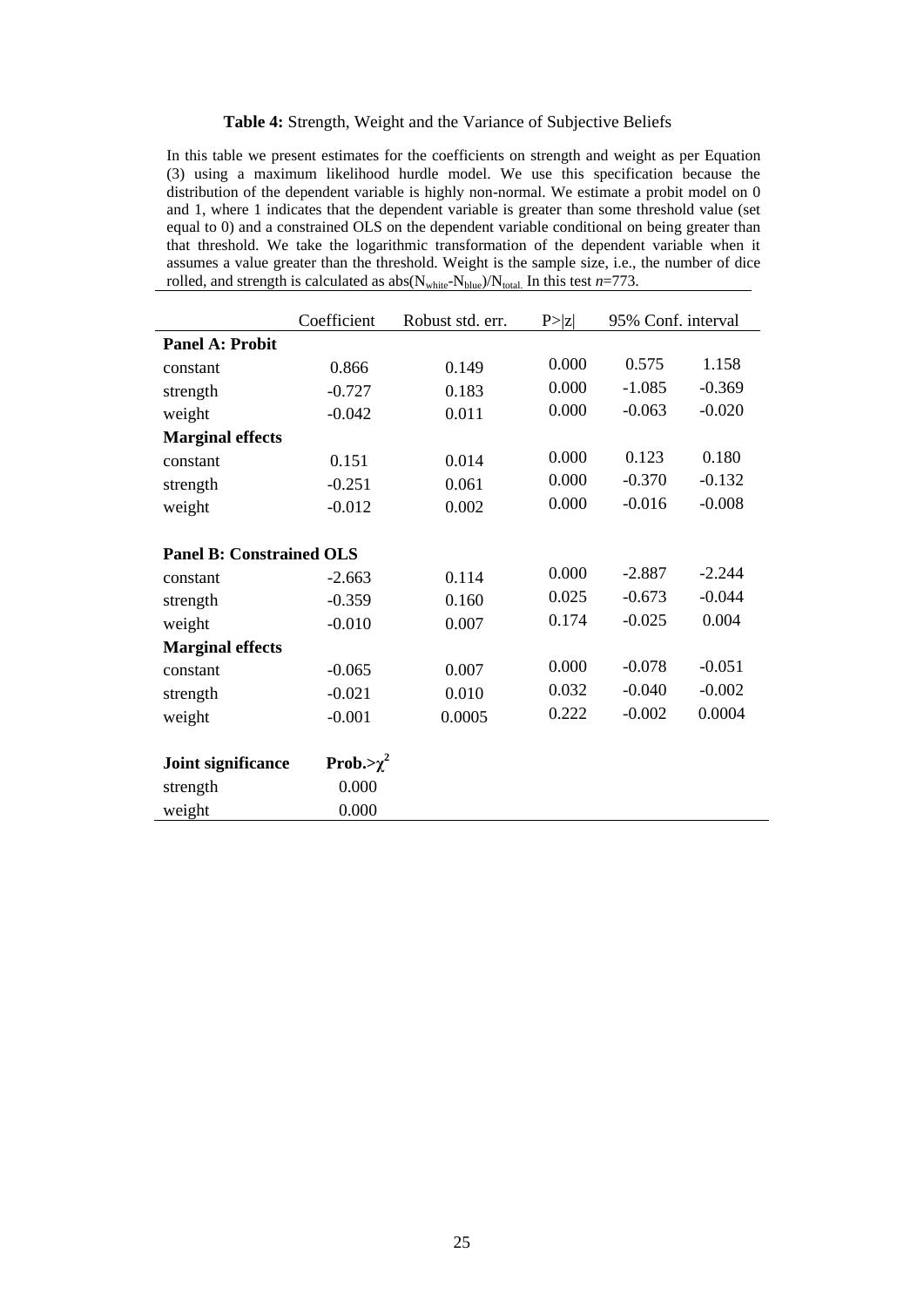|                 | Weight                |              | <b>Probabilities</b> |           |      | <b>Odds expressed as probabilities (Bookies)</b> |                      |           |                      |                        |                        | Cost                     |           |      |           |           |
|-----------------|-----------------------|--------------|----------------------|-----------|------|--------------------------------------------------|----------------------|-----------|----------------------|------------------------|------------------------|--------------------------|-----------|------|-----------|-----------|
|                 | <b>Strength ratio</b> | <b>Bayes</b> | <b>OS</b>            | <b>GT</b> | 0.50 | 0.55                                             | 0.60                 | 0.65      | 0.70                 | 0.75                   | 0.80                   | 0.85                     | 0.90      | 0.95 | <b>OS</b> | <b>GT</b> |
| 5               | $\mathbf{1}$          | 0.88         | 0.88                 | 0.93      |      |                                                  |                      |           |                      |                        |                        |                          | <b>GT</b> |      |           | 1.96%     |
| 9               | 7/9                   | 0.88         | 0.83                 | 0.77      |      |                                                  |                      |           |                      |                        | <b>GT</b>              | <b>OS</b><br>GT          |           |      | 2.41%     | 7.20%     |
| 17              | 12/17                 | 0.88         | 0.73                 | 0.65      |      |                                                  |                      | <b>GT</b> | <b>GT</b>            | <b>OS</b><br><b>GT</b> | <b>OS</b><br><b>GT</b> | <b>OS</b><br>$G_{\rm T}$ |           |      | 13.41%    | 28.45%    |
| $\overline{3}$  | $\mathbf{1}$          | 0.77         | 0.78                 | 0.85      |      |                                                  |                      |           |                      |                        | <b>GT</b>              | <b>GT</b>                |           |      |           | 6.01%     |
| $5\overline{)}$ | 4/5                   | 0.77         | 0.78                 | 0.80      |      |                                                  |                      |           |                      | <b>OS</b>              |                        |                          |           |      | 1.07%     |           |
| 9               | 6/9                   | 0.77         | 0.73                 | 0.67      |      |                                                  |                      |           | <b>GT</b>            | <b>OS</b><br><b>GT</b> |                        |                          |           |      | 1.07%     | 4.27%     |
| 17              | 10/17                 | 0.77         | 0.68                 | 0.60      |      |                                                  |                      | <b>GT</b> | <b>OS</b><br>$G_{1}$ | <b>OS</b><br>$G_{1}$   |                        |                          |           |      | 4.27%     | 8.96%     |
| $\overline{3}$  | 2/3                   | 0.60         | 0.63                 | 0.63      |      |                                                  |                      |           |                      |                        |                        |                          |           |      |           |           |
| $5\overline{)}$ | 3/5                   | 0.60         | 0.63                 | 0.60      |      |                                                  |                      |           |                      |                        |                        |                          |           |      |           |           |
| 9               | 5/9                   | 0.60         | 0.58                 | 0.55      |      |                                                  | <b>OS</b><br>G T     |           |                      |                        |                        |                          |           |      | 0.02%     | 0.02%     |
| 17              | 9/17                  | 0.60         | 0.53                 | 0.55      |      | <b>OS</b>                                        | <b>OS</b><br>$G_{1}$ |           |                      |                        |                        |                          |           |      | 1.99%     | 0.02%     |

# **Table 5:** The Cost of the Strength/Weight Effect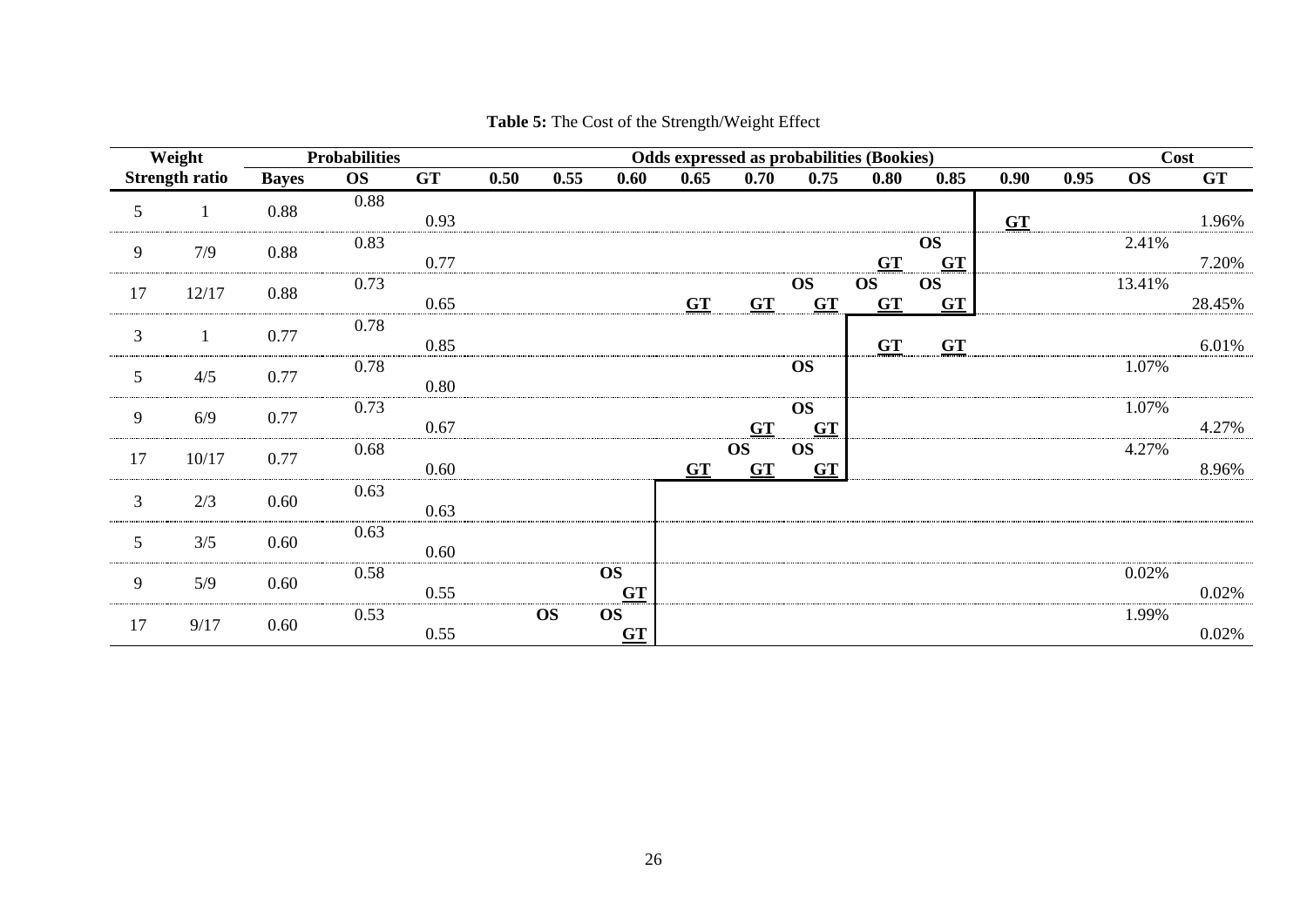# **Table 6:** SEU and the Griffin and Tversky (1992) Model

In this model we present estimates for the coefficients on strength and weight, as per Equation (4), using a structural maximum likelihood model that jointly estimates choice probabilities and risk attitudes, using data from both the Risk and the Belief task. r is the coefficient of risk aversion assuming a CRRA utility function of the form  $U(x) = x^{1-r}/1-r$ . *mu* is a structural noise parameter. Appendix 4 discusses in detail the estimation procedure. Weight is the sample size, i.e., the number of dice rolled, and strength is calculated as  $abs(N_{white} - N_{blue})/N_{total.}$ 

|                 | Coefficient | Robust std. err. | 95% Conf. interval |       |
|-----------------|-------------|------------------|--------------------|-------|
| r               | 0.567       | 0.030            | 0.508              | 0.625 |
| mu              | 0.208       | 0.029            | 0.151              | 0.264 |
| strength        | 0.736       | 0.043            | 0.652              | 0.821 |
| weight          | 0.442       | 0.040            | 0.363              | 0.520 |
|                 |             |                  |                    |       |
| <b>Tests</b>    | Prob. > F   |                  |                    |       |
| strength= $1$   | 0.000       |                  |                    |       |
| $weight=1$      | 0.000       |                  |                    |       |
| strength=weight | 0.000       |                  |                    |       |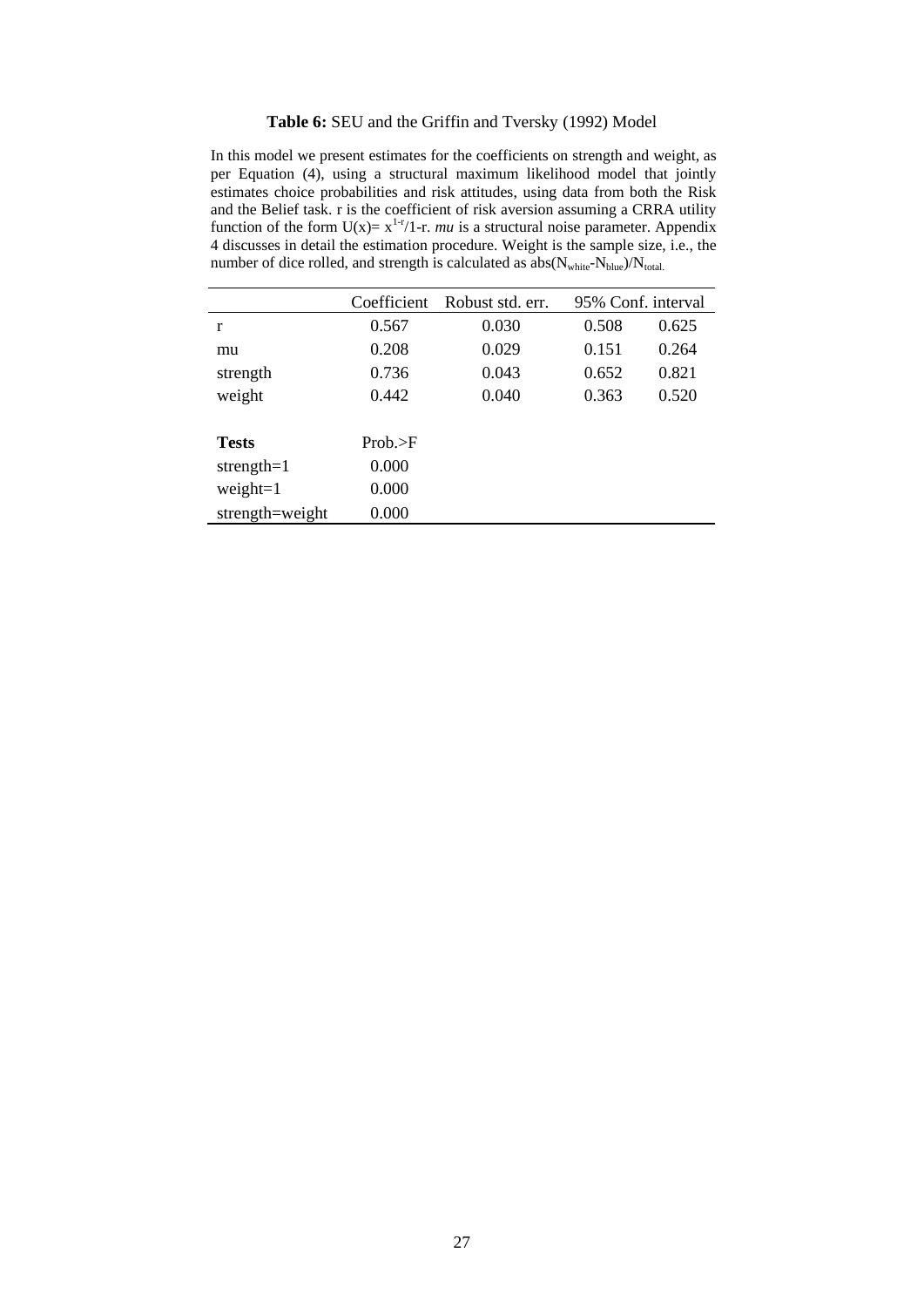#### **Appendix 1:** Derivation of Equation 1

Here we provide the general formula for computing the posterior probability that a given set of dice (White or Blue, *W* or *B*) was chosen given the sample outcome *(w,b).* The posterior probability, *π,* that *W* was chosen is:

$$
\pi = p(W|w, b) = \frac{p(w, b|W)p(W)}{p(w, b)}.
$$
\n(1)

The posterior probability of the Blue-set is then  $1 - \pi$ . The likelihoods are the probabilities of given data, in this case (w,b), given the hypothesis, in this case W or B. The likelihood of W and B are therefore:

$$
p(w,b|W) = [N!/(w! b!)] p(W)^{w} (1-p(W))^{(b)},
$$
  
\n
$$
p(w,b|B) = [N!/(w! b!)] p(B)^{w} (1-p(B))^{(b)},
$$
\n(2)

The odds ratio is  $p(w,b|W)/p(w,b|B)$  which with the help of the fact that  $p(B) = 1-p(W)$ , reduces with some simple algebra to the following:

$$
L = \left(\frac{p(W)}{1 - p(W)}\right)^{W - b}.
$$
\n<sup>(3)</sup>

To separate out the effects of strength and weight we first take the log on both sides of the equation:

$$
log(L) = (w - b)log\left(\frac{p(W)}{1 - p(W)}\right) = N\left(\frac{w - b}{N}\right)log\left(\frac{p(W)}{1 - p(W)}\right)
$$
\n(4)

Taking the log on both sides of this equation gives the expression for weight and strength in Griffin and Tversky (1992):

$$
log (log(L)/log(\frac{p(W)}{1-p(W)})) = log(N) + log(\frac{w-b}{N})
$$
\n(5)

Multiplying the two right-hand terms by  $\alpha$  and  $\beta$ , respectively, we generate expression (1) in the text:

$$
log (log(L)/log(\frac{p(W)}{1-p(W)})) = alog(N) + \beta log(\frac{w-b}{N})
$$
\n(6)

Bayes Rule holds iff  $\alpha = \beta = 1$ . If the number of *b* outcomes is higher than the number of *w* outcomes, then by the same process we obtain the following log odds ratio:

$$
L = \left(\frac{p(W)}{1 - p(W)}\right)^{b - W},\tag{7}
$$

and the following expression for weight and strength:

$$
log (log(L)/log(\frac{p(W)}{1-p(W)})) = alog(N) + \beta log(\frac{b-w}{N})
$$
\n(8)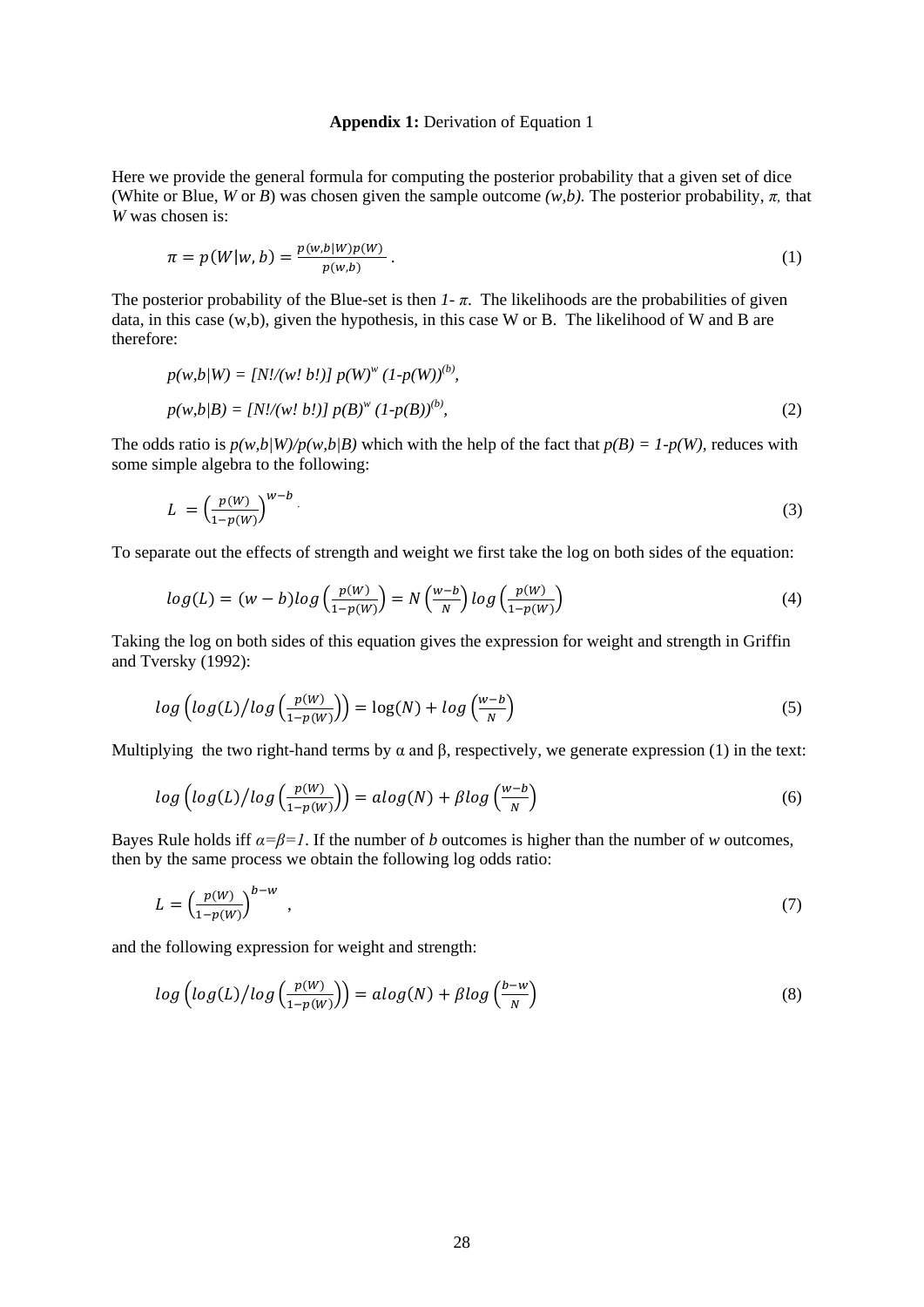## **Appendix 2:** Instructions for the Belief Elicitation Task

In this stage of the experiment you will be betting on the outcomes of uncertain events. Usually we bet on events like football matches or elections, but in this task the events will be random choices made by the experimenter between two boxes, one blue and the other white. The experimenter will not tell you which box was chosen. At the start each box will have the same chance of being chosen, but once it has been chosen the experimenter will give you some information to help you work out the chances that it was blue or white. Armed with this information, you will make bets on which box was chosen.

The procedure, which is summarized on the accompanying picture, is as follows. The experimenter will first choose the box by rolling a 6-sided die with three blue and three white sides. If blue comes up he will choose the blue box, if white comes up he will choose the white one.

Both the white and blue boxes contain several dice, each having 10 sides. Both boxes have the same number of dice, which will vary over the course of the experiment. The dice in the blue box always have 6 blue sides and 4 white ones, while those in the white box have 4 blue sides and 6 white ones.

The experimenter will roll all the dice in the chosen box and tell you how many blue and white sides came up. He will not tell you which box was chosen.

Because the dice in the blue box have more blue sides than those in the white box, knowing the number of blue and white sides that come up can help you work out the chances that each box was chosen. For example, if more blue sides come up this means it is more likely to be the blue box, and if more white sides come up it is more likely to be the white box.

Once you have the information about the dice rolls, you will then make bets on which box was chosen.

## **About betting**

You will be making bets with several betting houses or "bookies," just as you might bet on a football game or a horse race.

To familiarize you with betting, we will illustrate how it works with the example of a horse race.

Imagine a two horse race between Blue Bird and White Heat. Several bookies offer different odds for both horses. The table below shows the odds offered by three bookies along with the amounts they would pay if you staked £10 on the *winning* horse. The earnings are calculated by multiplying the odds by the stake. In this experiment you will be making bets on which box was chosen using a table like this. **At this point you should take some time to study the table.**

|               |              |                  | <b>Odds offered</b> |                  | Earnings including the stake of<br>$\pounds10$ |
|---------------|--------------|------------------|---------------------|------------------|------------------------------------------------|
| <b>Bookie</b> | <b>Stake</b> | <b>Blue Bird</b> | <b>White Heat</b>   | <b>Blue Bird</b> | <b>White Heat</b>                              |
| A             | £10          | 5.00             | 1.25                | £50.00           | £12.50                                         |
| B             | £10          | 3.33             | 1.43                | £33.33           | £14.30                                         |
| C             | £10          | 2.00             | 2.00                | £20.00           | £20.00                                         |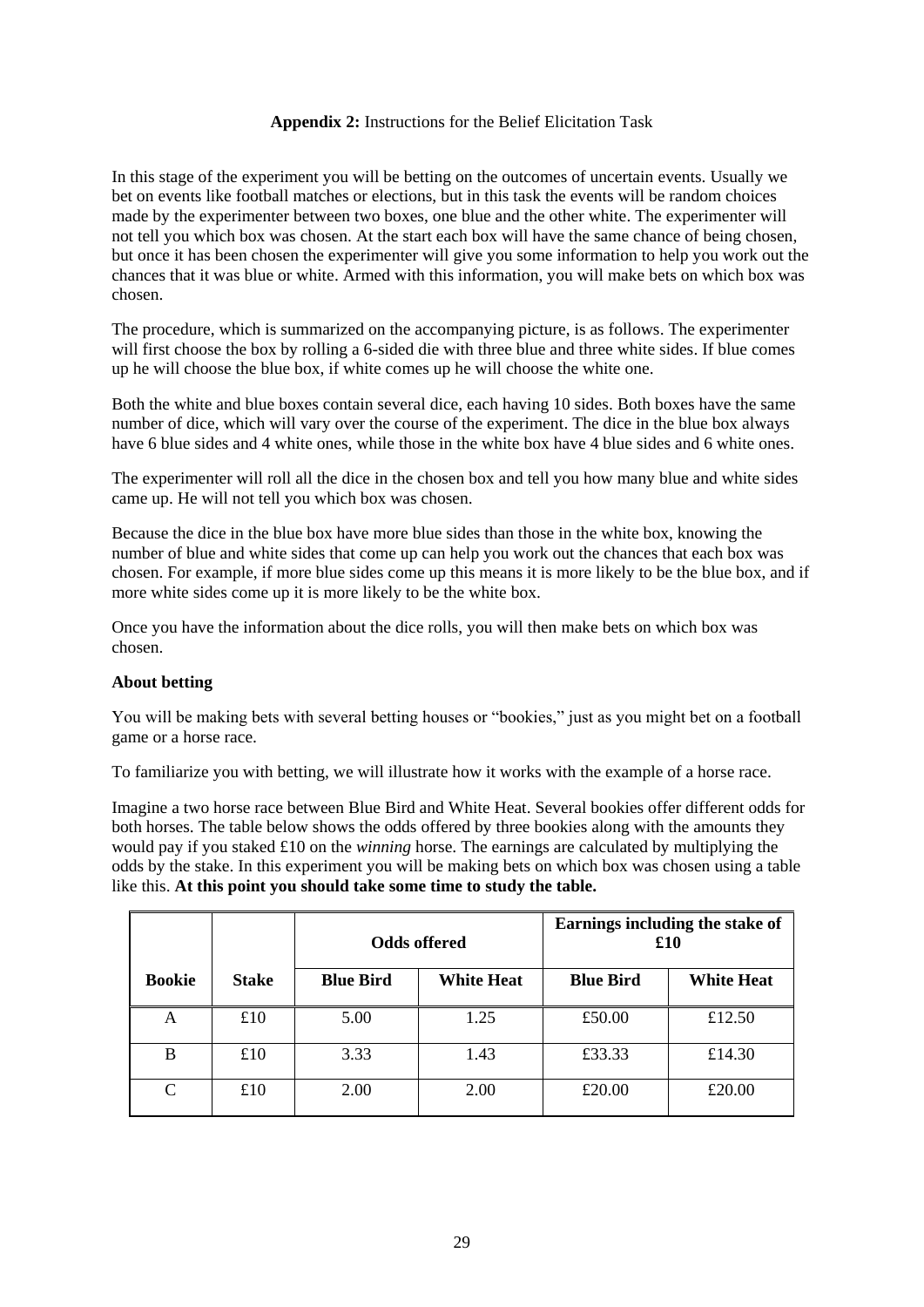Below are three important points about betting.

- 1. **Your belief about the chances of each outcome is a personal judgment that depends on information you have about the different events.** For the horse race, you may have seen previous races or read articles about them. In the experiment the information you have about whether the blue or white box was chosen will be how many blue and white faces came up.
- 2. **Even if you believe Event X is more likely to occur than Event Y, you may want to bet on Y because you find the odds attractive.** For example, even if you believe White Heat is most likely to win you may want to bet on Blue Bird because you find the odds attractive. To illustrate, suppose you personally believe that Blue Bird has a 40% chance of winning and White Heat has a 60% chance of winning. This means that if you bet £10 on Blue Bird with Bookie A you believe there is a 40% chance of receiving £50.00 and a 60% chance of receiving nothing. You may find this more attractive than betting on White Heat, which you believe offers a 60% chance of 12.50 and a 40% chance of nothing.
- 3. **Your choices might also depend on your willingness to take risks or to gamble.**  There is no right choice for everyone. In a horse race you might want to bet on the long-shot since it will bring you more money if it wins, but you also might want to bet on the favourite since it is more likely to win something.

**For each bookie, whether you would choose to bet on Blue Bird or White Heat will depend on three things: your judgment about how likely it is each horse will win, the odds offered by the bookie, and how much you like to gamble or take risks.**

## **Your choices**

Now you are familiarized with odds, we can go back to the experimental betting task. Recall that the experimenter will first make a random choice of a blue or white box. Then he will roll the dice in the chosen box and tell you how many white and blue sides came up. Then you will consider the chances that the box chosen was blue or white, and make a series of bets.

You have a booklet of record sheets. Each record sheet shows the bookies you will be dealing with, and the odds they offer. There are 19 bookies on each sheet, and each offer different odds for the two outcomes. **Take a minute to look at one such record sheet, shown on the next page.**

There will be 30 separate events, and 19 bookies offer odds for each event. **You will make bets at all 19 bookies for all 30 events.**

**For each bet, you have a £3 stake**, and the record sheet shows the payoffs you will receive if you bet on the box that was actually chosen.

There is a separate record sheet for each of the 30 events. On each sheet you should circle W or B to indicate the bet you want to make with **all 19 bookies**.

**One and only one of the bets in the entire experiment will pay off for real**. Therefore, please consider each bet as if it is the only one that will be paid out. After you have placed all your bets, you will roll a 30-sided die to determine which event will be played out, and a 20-sided die to determine which bookie will determine your earnings.

All payoffs are in cash, and are in addition to the £5 show-up fee that you receive just for being here.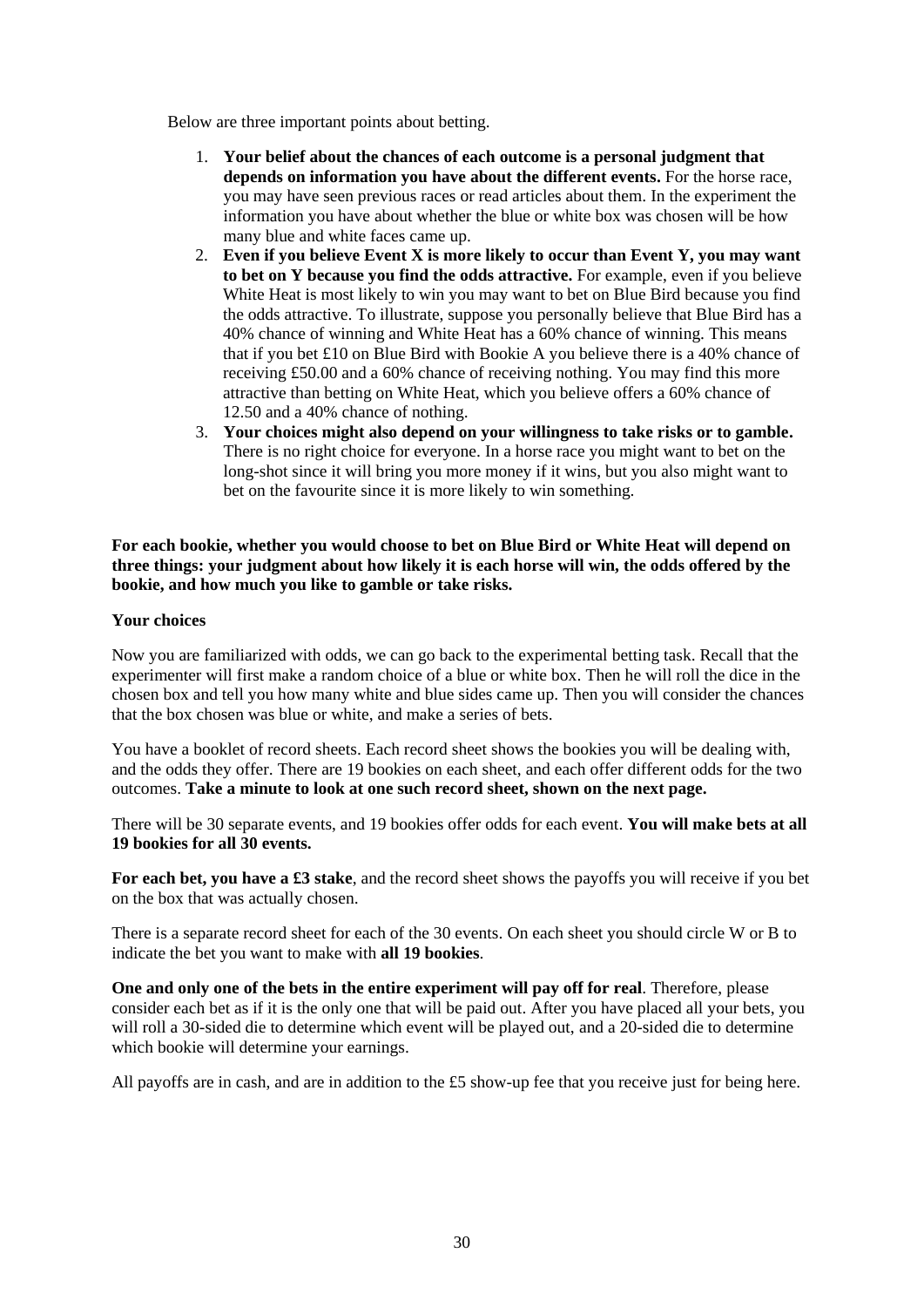## **Appendix 3:** Instructions for the Risk Elicitation Task

This stage is about choosing between lotteries with varying prizes and chances of winning. You will be shown a series of 20 lottery pairs, and you will choose the lottery you prefer from each pair. You will actually get the chance to play one of the lotteries you choose, and will be paid according to the outcome of that lottery, so you should think carefully about your preferences.

Here is an example of one lottery pair. You will have to think about which lottery you would prefer to play and tick the appropriate box below



The outcome of the lotteries will be determined by the draw of a random number between 1 and 100. We will ask you to roll a 100-sided die that is numbered from 1 to 100, and the number on the die will determine the outcome of the lotteries.

In the above example the left lottery pays five pounds  $(£5)$  if the number on the die is between 1 and 40, and it pays fifteen pounds (£15) if the number is between 41 and 100. The light green segment of the pie chart corresponds to 40%, and the orange segment corresponds to 60% of the area.

Now look at the pie chart on the right. It pays five pounds (£5) if the number drawn is between 1 and 50, ten pounds (£10) if the number is between 51 and 90, and fifteen pounds (£15) if the number is between 91 and 100. As with the lottery on the left, the pie slices represent the fraction of the possible numbers which yield each payoff. For example, the size of the £15 pie slice is 10% of the total pie.

Each of the 20 lottery pairs will be shown on a separate sheet of paper. On each sheet you should indicate your preferred lottery by ticking the appropriate box. After you have worked through all the lottery pairs, please raise your hand. You will then roll a 20-sided die to determine which pair of lotteries will be played out, and then roll the 100-sided die to determine the outcome of the chosen lottery.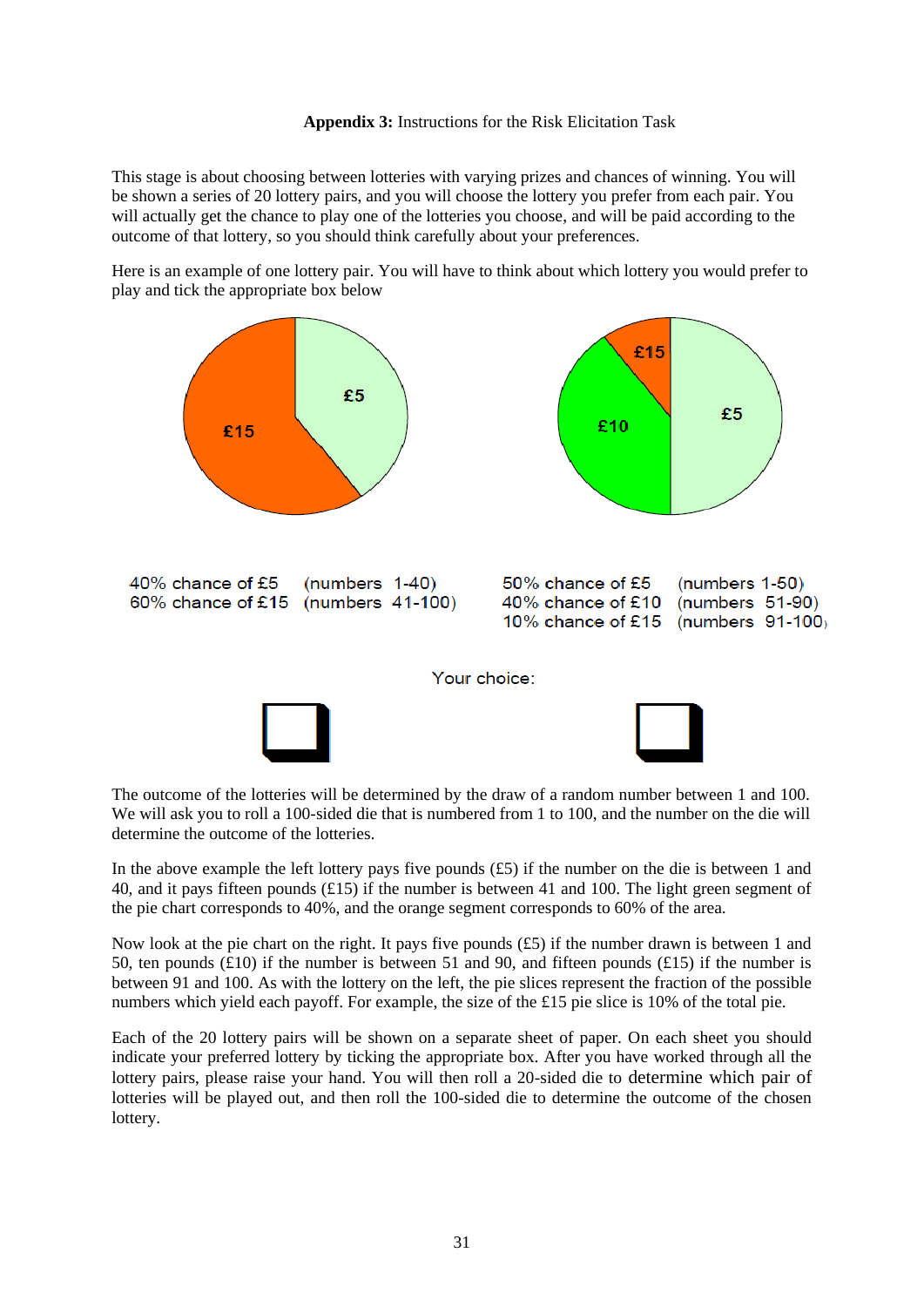For instance, suppose you picked the lottery on the left in the above example. If you roll the 100-sided die and the number 37 is shown, you would win £5; if it was 93, you would get £15. If you picked the lottery on the right and drew the number 37, you would get £5; if it was 93, you would get £15.

Therefore, your payoff is determined by three things:

- which lottery pair is chosen to be played out using the 20-sided die;
- which lottery you selected, the left or the right, for the chosen lottery pair; and
- the outcome of that lottery when you roll the 100-sided die.

This is not a test of whether you can pick the best lottery in each pair, because none of the lotteries are necessarily better than the others. Which lotteries you prefer is a matter of personal taste.

# **Please work silently, and think carefully about each choice.**

All payoffs are in cash, and are in addition to the £5 show-up fee that you receive just for being here.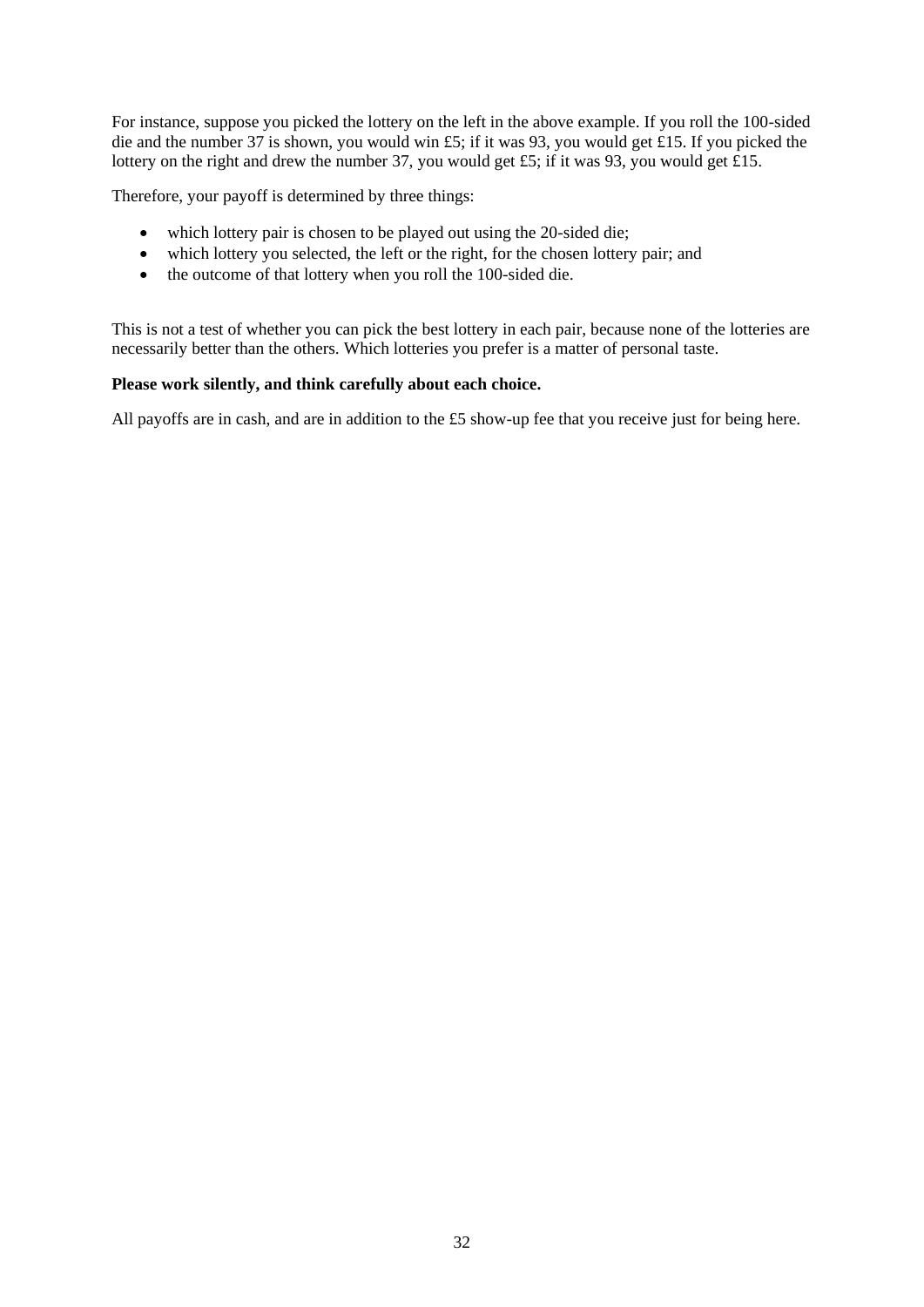#### **Appendix 4:** Joint Estimation of Risk Aversion and Choice Probabilities

We start by explaining the econometric analysis of the data collected in the risk task. We assume a Constant Relative Risk Aversion (CRRA) utility function, defined as:

$$
U(y) = y^{(1-r)}/1-r,
$$
 (1)

where  $r$  is a parameter to be estimated, and  $y$  is income from the experimental choice. The utility function (1) can be estimated using the responses from our risk task using maximum likelihood and a latent EUT structural model of choice. In the lotteries provided there are *K* possible outcomes, where *K* $\leq$ 3. The objective probabilities for each outcome,  $p_k$ , are illustrated in both pie chart and textual form, as shown by Figure 3. Therefore, Expected Utility is simply the probability weighted utility of each outcome in each lottery *i*:

$$
EU_i = \sum_{k=1,K} [p_k \times u_k]. \tag{2}
$$

The EU for each lottery pair (the left and the right, as shown by Figure 3) is calculated for a candidate estimate of *r*, defining the index:

$$
\nabla EU = EU_R - EU_L \tag{3}
$$

where  $EU_L$  is the expected utility of the "left" lottery and  $EU_R$  is the expected utility of the "right" lottery. This latent index, based on latent preferences, is then linked to the observed choices using a standard cumulative normal distribution function *Φ(EU)*. This "probit" function takes any argument between  $+\infty$  and transforms it into a number between 0 and 1.

Thus we have the probit link function:

$$
prob(choose lottery R) = \Phi(\nabla EU)
$$
 (4)

An important extension of the core model is to allow for respondents to make some errors. We use the contextual error specification proposed by Wilcox (2010). It posits the latent index:

$$
prob(choose lottery R) = \Phi [ (VEU)/v)/\mu ]
$$
 (5)

instead of (5), where *v* is a normalizing term for each lottery pair L and R, and  $\mu > 0$  is a structural "noise parameter" used to allow some errors from the perspective of the deterministic EUT model. This parameter is defined as the maximum utility over all prizes in this lottery pair minus the minimum utility over all prizes in *this* lottery pair, and ensures that the *normalized* EU difference  $[(EU_R - EU_L)/v]$  remains in the unit interval. As  $\mu \to \infty$  this specification collapses VEU to 0 for any values of  $EU_R$  and  $U_L$ , so the probability of either choice converges to  $\frac{1}{2}$ . Therefore, a larger  $\mu$  means that the difference in the EU of the two lotteries, conditional on the estimate of *r*, is less predictive of choices. Additional details of the estimation methods used, including corrections for "clustered" errors when we pool choices over respondents and tasks, are provided by Harrison and Rutström (2008; p.69).

Thus the likelihood of the observed responses, conditional on the assumptions of EUT and CRRA, depends on the estimates of *r* given the above statistical specification and the observed choices. The log-likelihood is then

$$
\ln L(r, \mu; y, \mathbf{X}) = \Sigma_i \left[ (\ln \Phi(\nabla EU) \times \mathbf{I}(y_i = 1)) + (\ln (1 - \Phi(\nabla EU)) \times \mathbf{I}(y_i = -1)) \right] \tag{6}
$$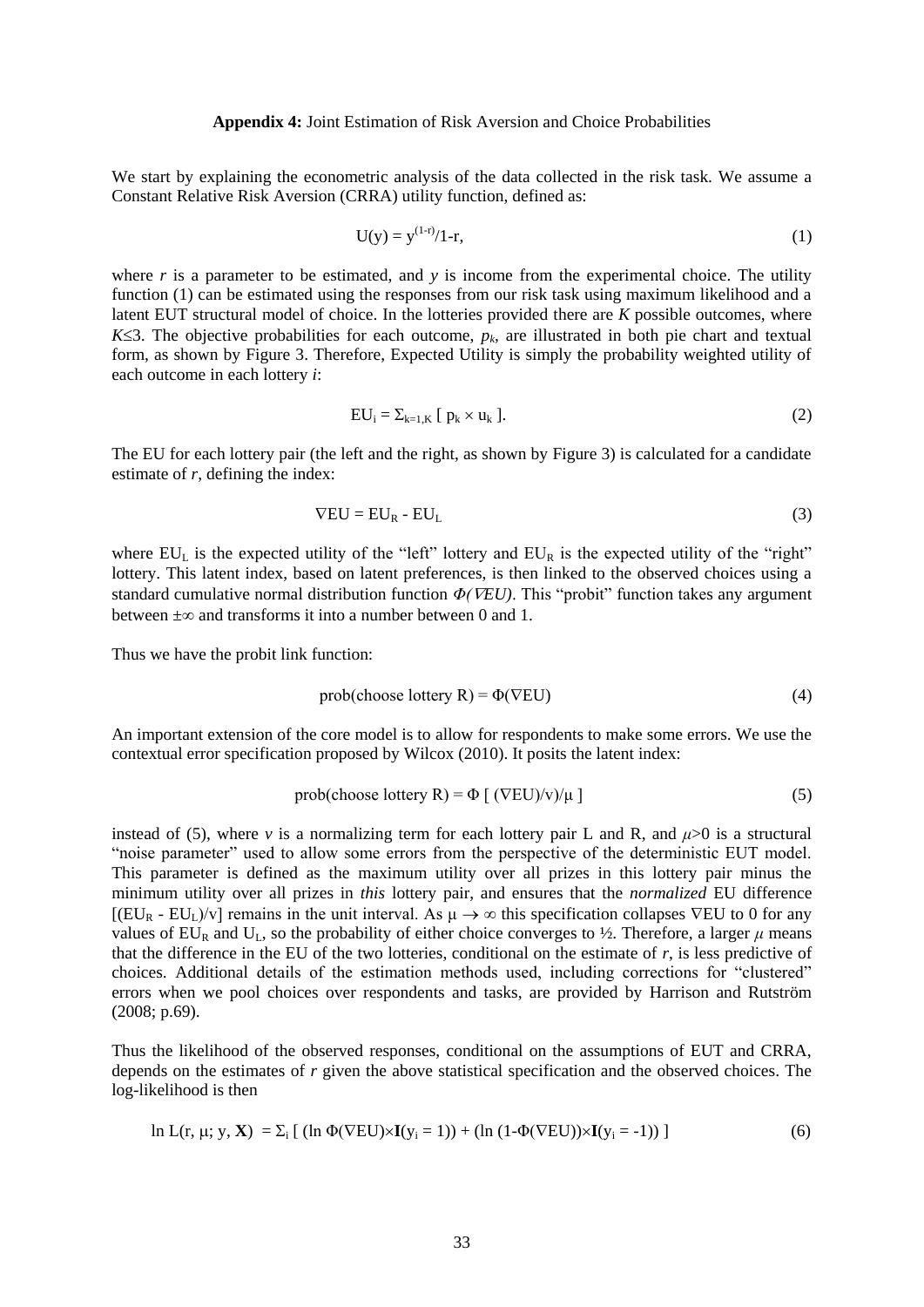where  $I(\cdot)$  is the indicator function,  $y_i = I(-1)$  denotes the choice of the Option R (L) lottery in risk aversion task  $i$ , and  $X$  is a vector which contains  $\nu$  and any other data, such as demographics and task characteristics.

We now explain how we use the choices in the belief task to construct the second likelihood to estimate choice probabilities. As shown in Figure 2, the subject that selects event W from a given betting house receives

$$
EU_W = \pi_W \times U(payout if W \mid bet on W) + (1 - \pi_W) \times U(payout if B \mid bet on W)
$$
 (7)

where  $\pi_w$  is the subjective probability that W will occur. The payouts that enter the utility function are defined by the odds that each bookie offers. We similarly define the EU received from a bet on event B as the complement of event A:

$$
EU_B = \pi_W \times U(payout if W occurs | bet on B) +(1-\pi_W) \times U(payout if B occurs | bet on B).
$$
 (8)

We observe the bet made by the subject for a range of odds, so we can calculate the likelihood of that choice given values of *r*,  $\pi_w$  and  $\mu$ , again assuming *EUT* and CRRA.

The rest of the structural specification is exactly the same as for the choices over lotteries with objective probabilities. Thus the likelihood function for the observed choices in the belief task is:

$$
\ln L(r, \pi_W, \mu; y, \mathbf{X}) = \sum_i \left[ (\ln \Phi(\nabla EU) \times \mathbf{I}(y_i = 1)) + (\ln (1 - \Phi(\nabla EU)) \times \mathbf{I}(y_i = -1)) \right] \tag{9}
$$

The *joint estimation* problem is to find values for *r*,  $\pi_w$  and  $\mu$  that maximize the *sum* of (6) and (9).

Using this joint estimation framework we can estimate the model in (1)*,* controlling for risk attitude. We can replace  $\pi_w$  with two parameters,  $\alpha$  and  $\beta$ , that define  $\pi_w$  in terms of the strength and weight of the sample data, as shown by (1). For the case in which  $w > b$  we specify:

$$
\gamma = \alpha \log N + \beta \log((w-b)/N) \tag{10}
$$

$$
\lambda = \exp[\exp(\gamma) \exp(0.6/0.4)] \tag{11}
$$

By re-arrangement we obtain:

$$
\pi = 1/(1 + (1/\lambda))\tag{12}
$$

A similar specification when b<w yields:

$$
\pi = 1/(1+\lambda) \tag{13}
$$

Using these derivations we can express  $\pi_w$  in the maximum likelihood model in terms of  $\alpha$  and  $\beta$ , and then estimate these parameters using the joint estimation procedure explained above.